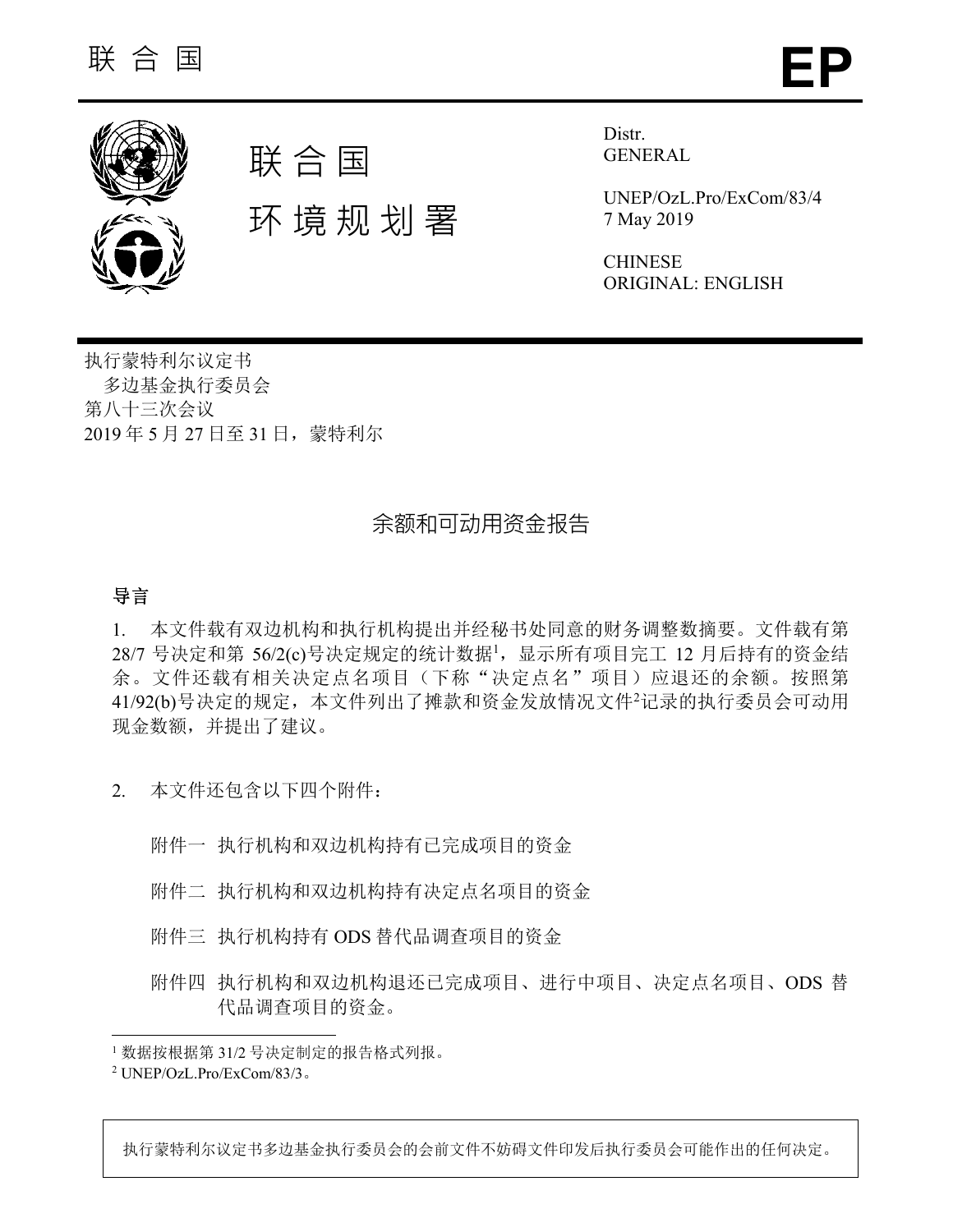## 将向第八十三次会议退还的资金

3. 将退还的资金总额为 5,174,080 美元(即双边机构退还 3,100 美元,执行机构退还已完 成项目、决定点名项目、ODS 替代品调查项目资金 5,164,348 美元,双边机构退还利息 6,632 美元)。

4. 此外,世界银行将向快速启动 HFC 逐步减少活动额外摊款退还 241,811 美元。

5. 附件一、附件二、附件三分别解释拖延发放承付金额或退还未承付金额的原因。

### 执行机构将退还的资金

l

6. 如表 1 所示,执行机构将退还的资金总额为 5.164.348 美元(退还资金的项目清单见附 件四)。

## 表 **1.** 执行机构将向第八十三次会议退还的资金(美元)

| 机构   | 项目费用      | 机构支助费用  | 共计费用      |
|------|-----------|---------|-----------|
| 开发署  | 267,329   | 19.219  | 286,548   |
| 环境署3 | 2,826,569 | 252,011 | 3,078,580 |
| 工发组织 | 345,199   | 25,603  | 370,802   |
| 世界银行 | 1,333,562 | 94.856  | 1,428,418 |
| 共计   | 4,772,659 | 391,689 | 5,164,348 |

7. 此外,世界银行将退还从快速启动 HFC 逐步减少活动额外摊款中核拨的 HFC 逐步减 少扶持活动(PHI/SEV/80/TAS/01+)<sup>4</sup>资金 225,992 美元外加机构费用 15,819 美元。

8. 表 2 列报执行机构仍持有的已完成项目、决定点名项目、ODS 替代品调查项目资金余 额。

## 表 **2.** 执行机构持有的已完成项目、决定点名项目、**ODS**替代品调查项目余额(包括机构支 助费用)

| 完成年度            |        | 计划署  | 环境署5<br>工发组织<br>世界银行 |         | 共计       |         |        |      |               |         |  |
|-----------------|--------|------|----------------------|---------|----------|---------|--------|------|---------------|---------|--|
|                 | 数<br>目 | (美元) | 数<br>目               | (美元)    | 数<br>目   | (美元)    | 数<br>目 | (美元) | 数<br>目        | (美元)    |  |
| 项目完工已超过两年       |        |      |                      |         |          |         |        |      |               |         |  |
| 2013            |        |      |                      | 27,000  |          |         |        |      |               | 27,000  |  |
| 2015            |        |      | O                    | 179,129 |          |         |        |      | $\mathfrak b$ | 179,129 |  |
| 2016            |        |      | ◠                    | 119,727 | ◠        | 154,257 |        |      |               | 273,984 |  |
| 2017年1月1日至4月30日 |        |      |                      | 8.017   |          |         |        |      |               | 8,017   |  |
| 小计              |        |      | 11                   | 333,873 | <u>า</u> | 154,257 |        |      | 13            | 488,130 |  |
| 项目完工不到两年        |        |      |                      |         |          |         |        |      |               |         |  |

<sup>3</sup> 包括退还 2015、2016、2017 年履约协助方案的余额,分别为 2,144,777 美元、183,527 美元和 67,145 美元, 其中包括机构支持费用。

<sup>4</sup> 如 UNEP/OzL.Pro/ExCom/83/11 号文件所述,该项目将转交工发组织执行。

<sup>5</sup> 包括退还 2015、2016、2017 年履约协助方案的余额,分别为 403,256 美元、245,352 美元和 151,152 美元, 其中包括机构支持费用。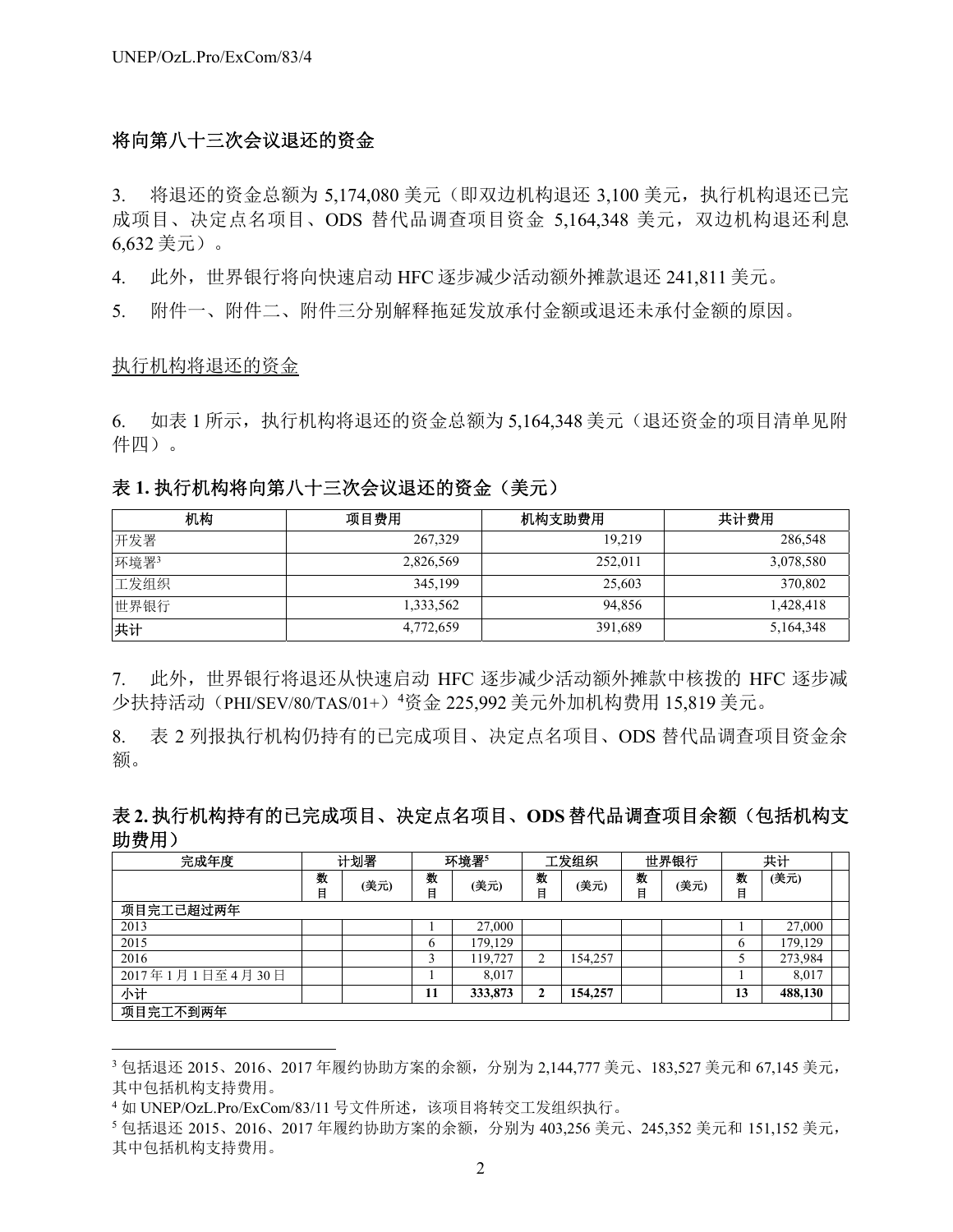| 完成年度             |   | 计划署       |                | 环境署5      |    | 工发组织    |   | 世界银行    |    | 共计        |  |
|------------------|---|-----------|----------------|-----------|----|---------|---|---------|----|-----------|--|
| 2017年5月1日至12月31日 |   | 19,475    | 14             | 767,084   |    | 83,756  |   |         | 17 | 970,315   |  |
| 进行中              |   |           | 2              | 396,505   |    |         |   | 68,568  |    | 465,073   |  |
| 小计               |   | 19,475    | 16             | 1,163589  | ↑  | 83,756  |   | 68,568  | 20 | 1,435,388 |  |
| 共计               |   | 19.475    | 27             | ,497,462  | 4  | 238,013 |   | 68,568  | 33 | 1,923,518 |  |
| 决定点名项目(进行中)      |   |           |                |           |    |         |   |         |    |           |  |
| 不详               | 8 | 3,158,530 | $\overline{2}$ | 37,290    | ◠  | 147,554 | 4 | 493,103 | 16 | 3,836,477 |  |
| ODS 替代品调查        |   |           |                |           |    |         |   |         |    |           |  |
| 2017             |   |           | 13             | 601.842   |    |         |   |         | 13 | 601,842   |  |
| 总计               | 9 | 3,278,005 | 42             | 2,136,594 | -6 | 385,567 | 5 | 561,671 | 62 | 6,361,837 |  |
|                  |   |           |                |           |    |         |   |         |    |           |  |

双边机构将向第八十三次会议退还的资金

9. 如表 3 所示, 双边机构将退还的资金总额为 9.732 美元, 其中包括利息收入 6.632 美元 (退还资金的项目清单见附件四)。

## 表 **3.** 双边机构将向第八十三次会议退还的资金 **(**美元**)**

| 机构  | 项目费用  | 机构支助费用 | 利息    | 共计    |
|-----|-------|--------|-------|-------|
| 法国  | -48   | -4     | 6,632 | 6,580 |
| 日本  |       | -      |       | 60    |
| 西班牙 | 2,736 | 356    |       | 3,092 |
| 共计  | 2,741 | 359    | 6,632 | 9,732 |

## 可动用资金

10. 摊款和资金发放情况文件<sup>6</sup> 显示,截至 2019 年 4 月 30 日可用余额为 149,801,094 美元。 双边机构和执行机构向第八十三次会议退还总余额为 5,174,080 美元。因此,第八十三次会 议核准项目可动用资金总额为 154,975,174 美元。

11. 此外,额外摊款项下快速启动 HFC 逐步减少活动<sup>7</sup> 有可动用资金 241,811 美元。

## 秘书处的评论

12. 在机构间协调会议期间8, 秘书处提醒双边机构和执行机构, 决定点名的项目和完工已 有一年或更长时间的项目,其余额应至迟于第八十三次会议退还多边基金。

13. 秘书处敦促双边机构和执行机构加快已完成项目的财务结算的必要行政程序,因为项 目的财务结算仍然是导致拖延退还余额的最常见原因。

l

<sup>6</sup> UNEP/OzL.Pro/ExCom/83/3。

<sup>7</sup> 见上文第 7 段。

<sup>8</sup> 2019 年 3 月 5 日至 7 日, 加拿大蒙特利尔。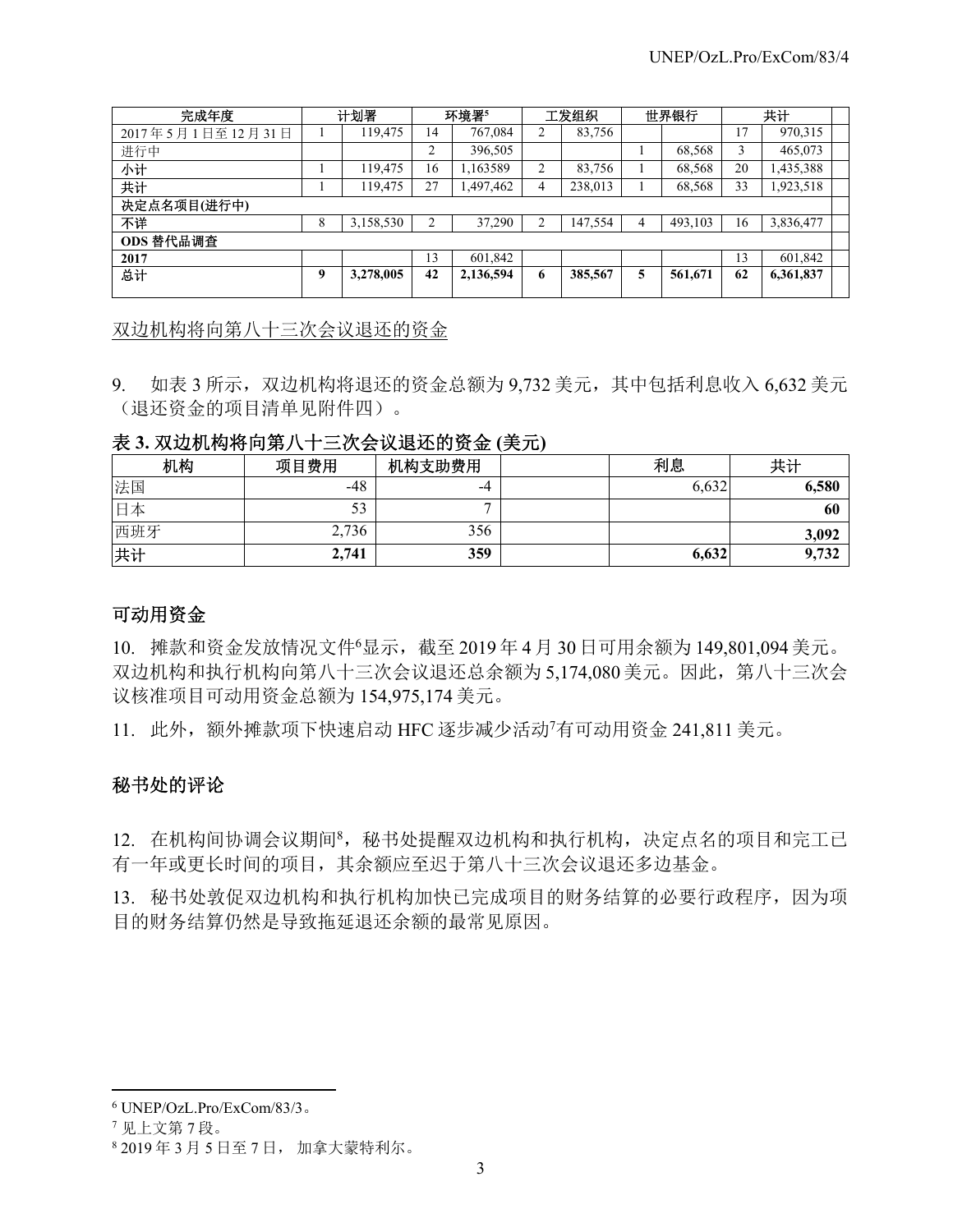14. 秘书处还请环境署分别根据第 79/43 号和第 80/75 号决定<sup>9</sup>以及第 82/11 (c) 号决定<sup>10</sup>向 第八十三次会议提供最新信息,说明持有 ODS 替代品调查项目资金以及执行机构以往阶段 余额的情况。

15. 鉴于向第八十三次会议提交的项目和活动供资总额为 68,069,436 美元,其中包括机构 支助费用,第八十三次会议有足够资金用于核准项目。

## 建议

 $\overline{\phantom{a}}$ 

- 16. 执行委员会不妨:
	- (a)注意到:
		- (一)UNEP/OzL.Pro/ExCom/83/4 号文件所载余额和可动用资金报告;
		- (二)执行机构向第八十三次会议退还的资金净额为 5,164,348 美元,其中包括 开发署 267,329 美元外加机构支助费用 19,219 美元;环境署 2,826,569 美 元外加机构支助费用 252,011 美元;工发组织 345,199 美元外加机构支助 费用 25,603 美元;世界银行 1,333,562 美元外加机构支助费用 391,689 美 元;
		- (三)退还快速启动 HFC 逐步减少活动额外摊款的资金净额为 225,992 美元, 外 加世界银行机构支助费用 15,819 美元;
		- (四)环境署持有余额 333,873 美元,包括完工超过两年的 11 个项目的机构支助 费用,其中有一个体制建设项目是 2013 年完成的;
		- (五)环境署持有余额 601,842 美元,包括 13 个 ODS 替代品调查项目的机构支 助费用;
		- (六)工发组织持有余额 154,257 美元,包括两个完工超过两年的项目的机构支 助费用;
		- (七)双边机构应向第八十三次会议退还的资金净额和机构支助费用为 3,100 美 元, 其中包括日本政府 53 美元外加机构支助费用 7 美元; 西班牙政府 2,736 美元外加机构支助费用 356 美元;法国政府信用额度 48 美元外加机 构支助费用 4 美元;
		- (八)法国政府退还应计利息 6,632 美元,是多边基金的额外收入;

<sup>9</sup> 至迟于第八十二次会议退还已完成的 ODS 替代品调查项目的余额; (二)向第八十一次会议退还未按照第 79/43 号决定向第八十次会议提交 ODS 替代品调查项目的阿尔及利亚、安提瓜和巴布达、巴哈马、朝鲜民主 主义人民共和国、斐济、摩洛哥、缅甸的相关余额。

<sup>10</sup> 请双边机构和执行机构: (一) 按照第 77 /8 (i) 号决定, 凡有两个阶段同时进行的体制建设项目, 至迟 于下阶段批准之日起两年时,退还上阶段的余额; (二)在每年的最后一次会议之前提供最新信息,说明哪 些国家已连续两年没有提交体制建设项目续展申请。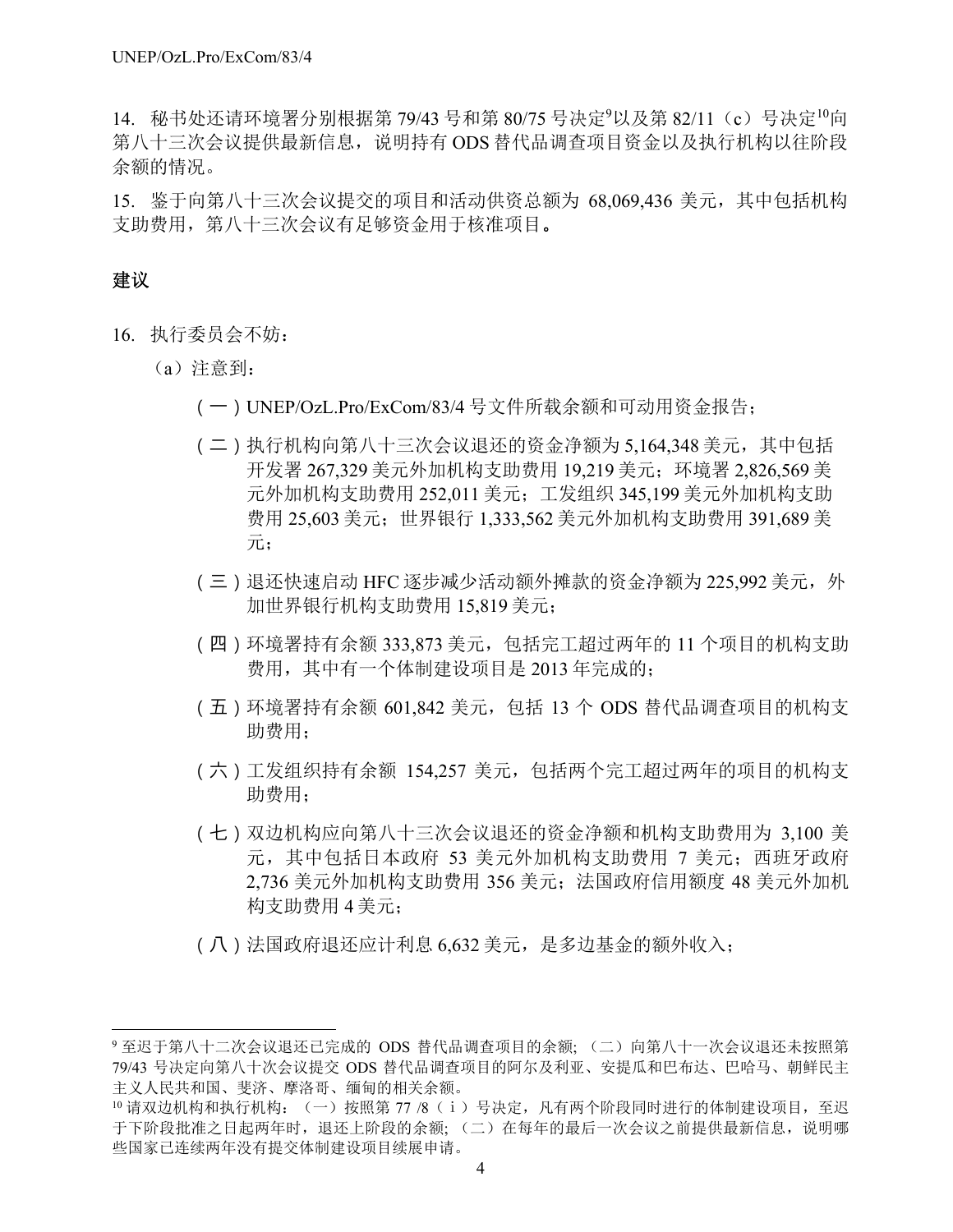(b)请:

- (一)双边机构和执行机构发放资金,或取消对已完成项目或"执行委员会决定" 完工项目的承付款,将余额退还第八十四次会议;
- (二)环境署和工发组织发放资金,或取消已于两年前完工的项目的承付款,将 余额退还第八十四次会议;
- (三)环境署根据第 80/75 (c) (i) 号决定, 在第八十三次会议之前退还 ODS 替代品调查项目的未结余额;
- (四)财务主任请法国政府以现金退还上文(a)(八)分段所述 6,632 美元。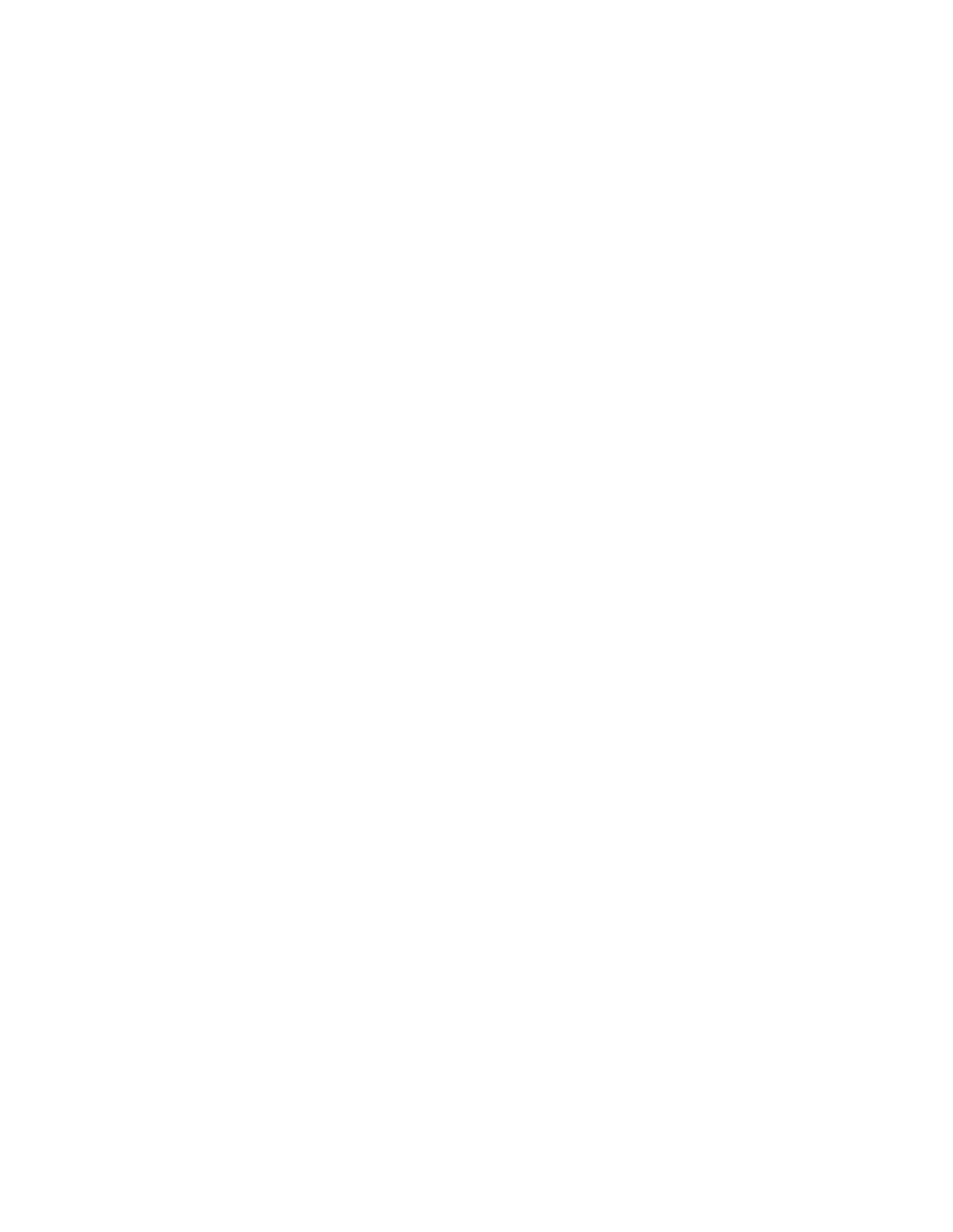#### **Annex I**

### **COMMITTED AND NOT-COMMITTEED BALANCES HELD BY IMPLEMENTING AGENCIES AND BILATERAL AGENCIES FOR COMPLETED PROJECTS**

| Code               | Project title                                                                                 | Date<br>completed<br>(Actual) | Approved<br>funding<br>plus<br>adjustmen<br>ts as of<br>31<br><b>December</b><br>2017<br>(USS) | <b>Funds</b><br>disbursed as<br>of<br>83 <sup>rd</sup><br>meeting<br>(USS) | <b>Balances</b><br>committed<br>as per<br>83 <sup>rd</sup><br>meeting<br>( <b>USS</b> ) | <b>Balances</b><br>not-<br>committed<br>as per<br>83 <sup>rd</sup><br>meeting<br>(USS) | <b>Support cost</b><br>on balances<br>committed &<br>not committed<br>as per<br>$83rd$ meeting<br>(USS) | Why any<br>balances<br>could not be<br>returned?                                         | When they<br>could be<br>returned? | Project<br>subject<br>to<br>decision      |
|--------------------|-----------------------------------------------------------------------------------------------|-------------------------------|------------------------------------------------------------------------------------------------|----------------------------------------------------------------------------|-----------------------------------------------------------------------------------------|----------------------------------------------------------------------------------------|---------------------------------------------------------------------------------------------------------|------------------------------------------------------------------------------------------|------------------------------------|-------------------------------------------|
| <b>UNDP</b>        |                                                                                               |                               |                                                                                                |                                                                            |                                                                                         |                                                                                        |                                                                                                         |                                                                                          |                                    |                                           |
| IDS/PHA/71/INV/199 | HCFC phase-out management plan (air<br>conditioning sector plan) (stage I,<br>second tranche) | $Dec-17$                      | 1,995,519                                                                                      | 1,884,379                                                                  | 111,140                                                                                 |                                                                                        | 8,335                                                                                                   |                                                                                          |                                    | $\sqrt{82/30(g)}$<br>(iii)(a)             |
| <b>TOTAL UNDP</b>  |                                                                                               |                               |                                                                                                |                                                                            | 111,140                                                                                 |                                                                                        | 8,335                                                                                                   |                                                                                          |                                    |                                           |
| <b>UNEP</b>        |                                                                                               |                               |                                                                                                |                                                                            |                                                                                         |                                                                                        |                                                                                                         |                                                                                          |                                    |                                           |
| AFG/PHA/63/TAS/12  | HCFC phase-out management plan<br>(stage I, first tranche)                                    | $Dec-15$                      | 120,000                                                                                        | 110,000                                                                    | 10,000                                                                                  |                                                                                        | 1.300                                                                                                   | <b>Balances</b><br>committed and<br>funds advanced,<br>pending<br>financial<br>reporting |                                    |                                           |
| ALB/SEV/72/INS/28  | Renewal of institutional strengthening<br>project (phase VI: 7/2014-6/2016)                   | $Feb-17$                      | 109,200                                                                                        | 101,183                                                                    | 8,017                                                                                   |                                                                                        | $\theta$                                                                                                | , ,                                                                                      |                                    |                                           |
| CHI/PHA/76/TAS/193 | HCFC phase-out management plan<br>(stage I, fourth and fifth tranches)                        | Dec-17                        | 68,123                                                                                         | 43,885                                                                     | 19,260                                                                                  |                                                                                        | 2,504                                                                                                   | , ,                                                                                      |                                    | 76/45(a)<br>(iii) and<br>81/14(b)<br>(ii) |
| CKI/SEV/72/INS/10  | Extension of the institutional<br>strengthening project (phase $V: 1/2015$<br>12/2016         | $Dec-17$                      | 60,000                                                                                         | 55,000                                                                     | 5,000                                                                                   |                                                                                        | $\theta$                                                                                                | , ,                                                                                      |                                    |                                           |
| DRC/PHA/70/TAS/38  | HCFC phase-out management plan<br>(stage I, second tranche)                                   | $Dec-17$                      | 116,500                                                                                        | 103,478                                                                    | 13,022                                                                                  |                                                                                        | 1,693                                                                                                   | , ,                                                                                      |                                    |                                           |
| GAB/SEV/62/INS/28  | Extension of the institutional<br>strengthening project (phase VII)                           | $Dec-13$                      | 60,000                                                                                         | 33,000                                                                     | 27,000                                                                                  |                                                                                        | $\Omega$                                                                                                | , ,                                                                                      |                                    |                                           |
| GLO/SEV/73/TAS/323 | Compliance Assistance Programme:<br>2015 budget                                               | $Dec-17$                      | 9,459,000                                                                                      | 7,099,710                                                                  | 373,385                                                                                 |                                                                                        | 29,871                                                                                                  | , ,                                                                                      |                                    |                                           |
| GLO/SEV/75/TAS/329 | Compliance Assistance Programme:<br>2016 budget                                               | On-going                      | 8,068,240                                                                                      | 7,758,331                                                                  | 227,178                                                                                 |                                                                                        | 18,174                                                                                                  | , ,                                                                                      |                                    |                                           |
| GLO/SEV/77/TAS/336 | Compliance Assistance Programme:<br>2017 budget                                               | On-going                      | 9,776,000                                                                                      | 8,713,382                                                                  | 139,956                                                                                 |                                                                                        | 11,196                                                                                                  | , ,                                                                                      |                                    |                                           |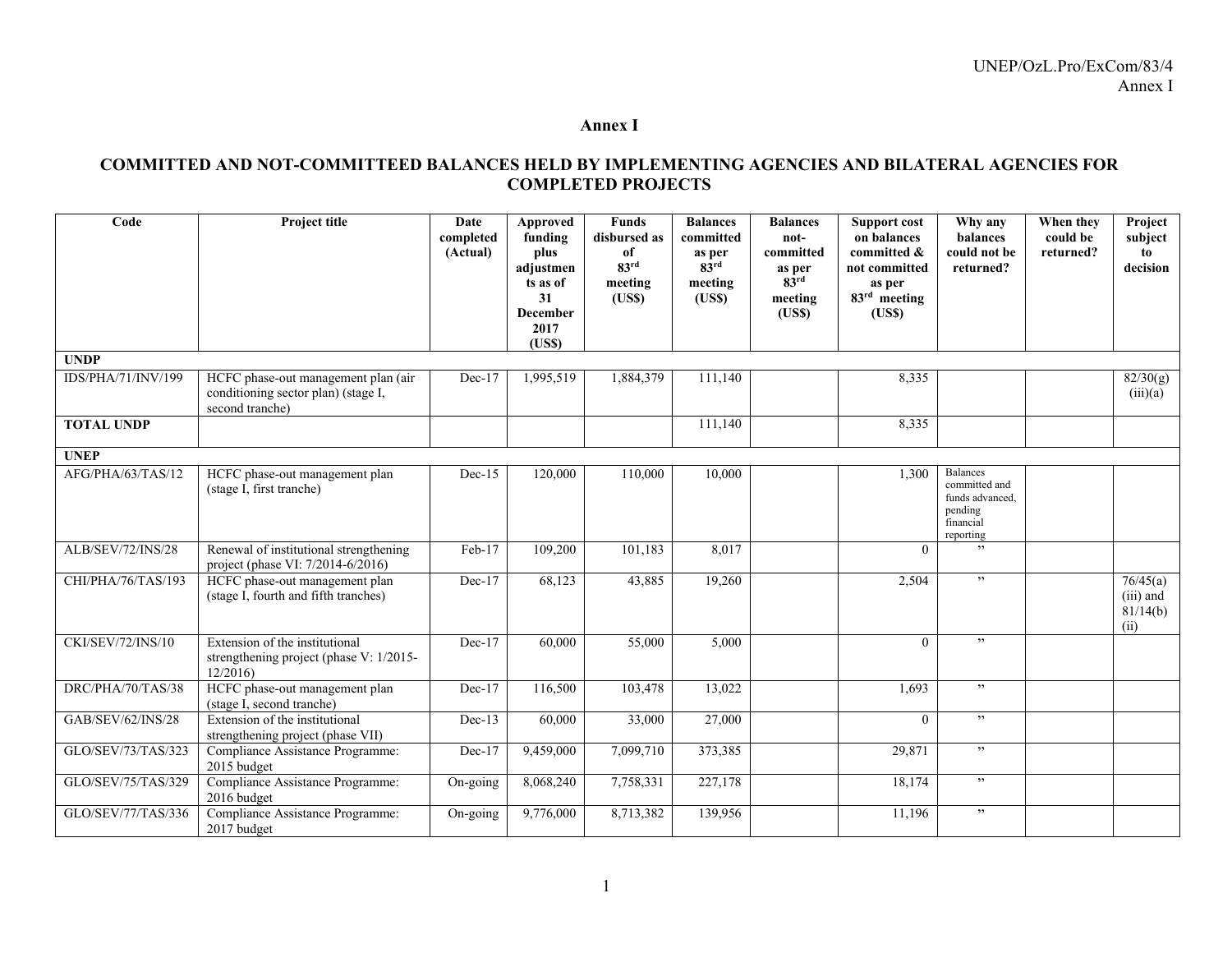## UNEP/OzL.Pro/ExCom/83/4 Annex I

| Code              | Project title                                                                              | Date<br>completed<br>(Actual) | <b>Approved</b><br>funding<br>plus<br>adjustmen<br>ts as of<br>31<br><b>December</b><br>2017<br>(USS) | <b>Funds</b><br>disbursed as<br>of<br>83 <sup>rd</sup><br>meeting<br>(USS) | <b>Balances</b><br>committed<br>as per<br>83 <sup>rd</sup><br>meeting<br>(USS) | <b>Balances</b><br>not-<br>committed<br>as per<br>$83^{\rm rd}$<br>meeting<br>(USS) | <b>Support cost</b><br>on balances<br>committed &<br>not committed<br>as per<br>83rd meeting<br>(USS) | Why any<br>balances<br>could not be<br>returned? | When they<br>could be<br>returned? | Project<br>subject<br>to<br>decision                            |
|-------------------|--------------------------------------------------------------------------------------------|-------------------------------|-------------------------------------------------------------------------------------------------------|----------------------------------------------------------------------------|--------------------------------------------------------------------------------|-------------------------------------------------------------------------------------|-------------------------------------------------------------------------------------------------------|--------------------------------------------------|------------------------------------|-----------------------------------------------------------------|
| GUI/SEV/70/INS/28 | Extension of the institutional<br>strengthening project (phase VIII:<br>$7/2013 - 6/2015$  | $Dec-15$                      | 60,000                                                                                                | 32,790                                                                     | 27,210                                                                         |                                                                                     | $\theta$                                                                                              | , ,                                              |                                    |                                                                 |
| GUY/SEV/74/INS/25 | Extension of the institutional<br>strengthening project (phase VI:<br>11/2015-10/2017)     | $Dec-17$                      | 60,000                                                                                                | 51,487                                                                     | 8,513                                                                          |                                                                                     | $\theta$                                                                                              | , ,                                              |                                    |                                                                 |
| IRQ/PHA/63/TAS/14 | National phase-out plan (second<br>tranche)                                                | $Dec-17$                      | 39,480                                                                                                | 14,480                                                                     | 25,000                                                                         |                                                                                     | 3,250                                                                                                 | $, ,$                                            |                                    | $71/11(b)$ ,<br>$73/8(c)$ ,<br>75/10(b)<br>$(i)$ and<br>79/7(c) |
| IVC/PHA/66/TAS/37 | HCFC phase-out management plan<br>(stage I, first tranche)                                 | Dec-17                        | 250,000                                                                                               | 143,418                                                                    | 104,944                                                                        |                                                                                     | 12,702                                                                                                | , ,                                              |                                    |                                                                 |
| JAM/PHA/70/TAS/33 | HCFC phase-out management plan<br>(stage I, second tranche)                                | $Dec-17$                      | 18,000                                                                                                | 5,362                                                                      | 12,638                                                                         |                                                                                     | 1,643                                                                                                 | ,                                                |                                    |                                                                 |
| KUW/PHA/52/TAS/10 | Terminal phase-out management plan<br>for Annex A Group I substances (first<br>tranche)    | $Jan-16$                      | 240,000                                                                                               | 172,092                                                                    | 60,820                                                                         |                                                                                     | 7.907                                                                                                 | , ,                                              |                                    | 70/7(b)<br>(ii)a.                                               |
| KUW/SEV/68/INS/22 | Extension of institutional strengthening<br>project (phase V: 1/2013-12/2014)              | $Dec-17$                      | 105,320                                                                                               | 48,663                                                                     | 56,657                                                                         |                                                                                     | $\theta$                                                                                              | $, ,$                                            |                                    |                                                                 |
| LES/SEV/68/INS/15 | Extension of the institutional<br>strengthening project (phase VI:<br>$1/2013 - 12/2014$   | $Dec-16$                      | 60,000                                                                                                | 19,500                                                                     | 40,500                                                                         |                                                                                     | $\theta$                                                                                              | , ,                                              |                                    |                                                                 |
| MAS/SEV/70/INS/10 | Extension of the institutional<br>strengthening project (phase V:<br>$12/2013 - 11/2015$   | $Dec-17$                      | 60,000                                                                                                | 57,506                                                                     | 2,494                                                                          |                                                                                     | $\Omega$                                                                                              | ,                                                |                                    |                                                                 |
| MLI/SEV/70/INS/32 | Extension of the institutional<br>strengthening project (phase VII:<br>$7/2013 - 6/2015$   | $Dec-15$                      | 60,677                                                                                                | 47,177                                                                     | 13,500                                                                         |                                                                                     | $\Omega$                                                                                              | , ,                                              |                                    |                                                                 |
| MOZ/SEV/70/INS/24 | Extension of the institutional<br>strengthening project (phase VI:<br>$7/2013 - 6/2015$    | $Dec-17$                      | 80,800                                                                                                | 24,700                                                                     | 56,100                                                                         |                                                                                     | $\overline{0}$                                                                                        | , ,                                              |                                    |                                                                 |
| PER/PHA/68/TAS/47 | HCFC phase-out management plan<br>(stage I, first tranche) (refrigeration<br>servicing)    | $Dec-17$                      | 25,000                                                                                                | 17,909                                                                     | 7,091                                                                          |                                                                                     | 922                                                                                                   | $, ,$                                            |                                    |                                                                 |
| PRC/SEV/71/INS/25 | Extension of the institutional<br>strengthening project (phase VIII:<br>$1/2014 - 12/2015$ | $Dec-15$                      | 60,000                                                                                                | 44,931                                                                     | 15,069                                                                         |                                                                                     | $\theta$                                                                                              | , ,                                              |                                    |                                                                 |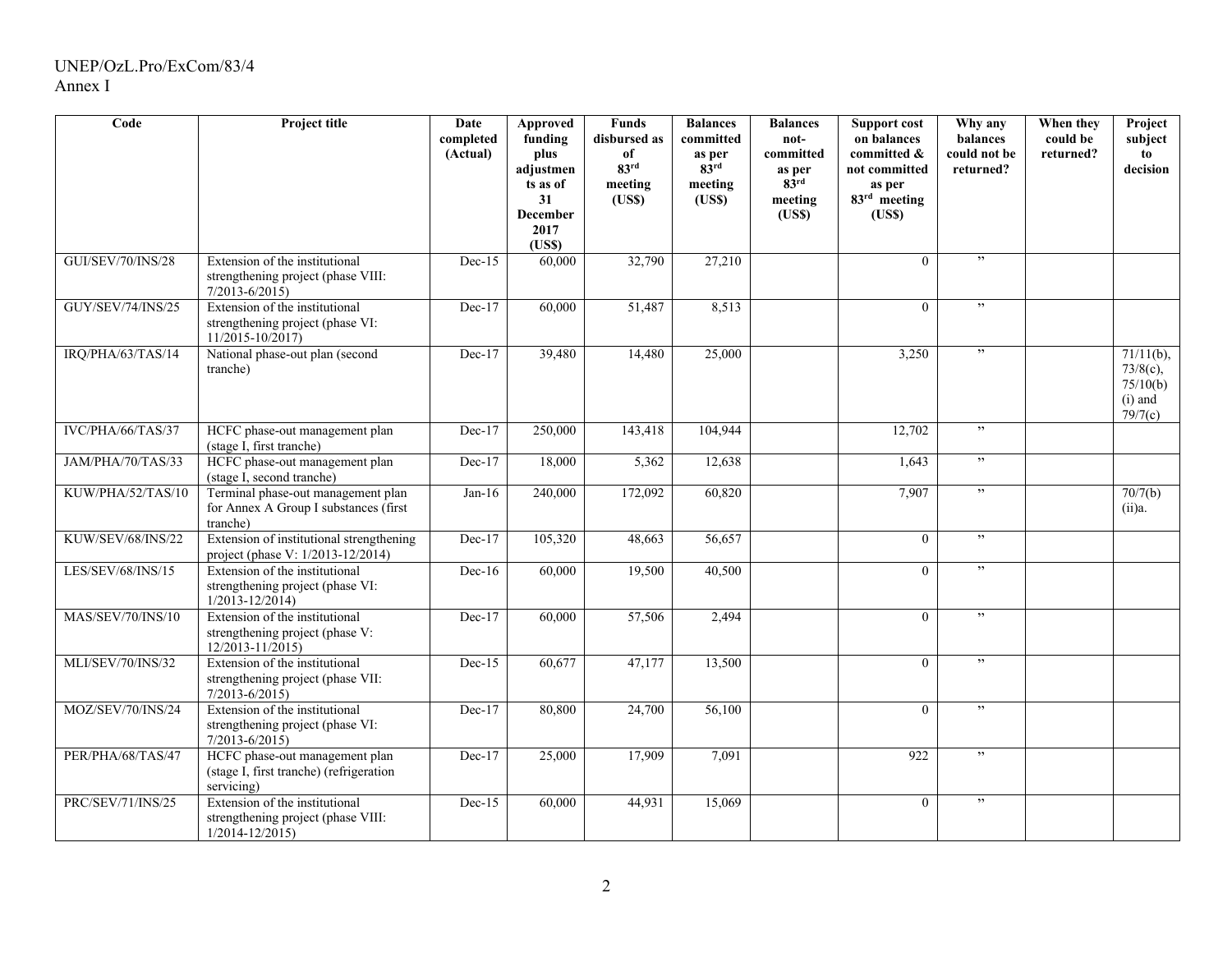| Code                     | Project title                                                                                                                     | Date<br>completed<br>(Actual) | Approved<br>funding<br>plus<br>adjustmen<br>ts as of<br>31<br><b>December</b><br>2017<br>(USS) | <b>Funds</b><br>disbursed as<br>of<br>83 <sup>rd</sup><br>meeting<br>(USS) | <b>Balances</b><br>committed<br>as per<br>$83^{\rm rd}$<br>meeting<br>( <b>USS</b> ) | <b>Balances</b><br>not-<br>committed<br>as per<br>83 <sup>rd</sup><br>meeting<br>(USS) | <b>Support cost</b><br>on balances<br>committed &<br>not committed<br>as per<br>83rd meeting<br>(USS) | Why any<br>balances<br>could not be<br>returned?                                                                                                    | When they<br>could be<br>returned? | Project<br>subject<br>to<br>decision |
|--------------------------|-----------------------------------------------------------------------------------------------------------------------------------|-------------------------------|------------------------------------------------------------------------------------------------|----------------------------------------------------------------------------|--------------------------------------------------------------------------------------|----------------------------------------------------------------------------------------|-------------------------------------------------------------------------------------------------------|-----------------------------------------------------------------------------------------------------------------------------------------------------|------------------------------------|--------------------------------------|
| SEN/SEV/71/INS/33        | Extension of institutional strengthening<br>project (phase X: 1/2014-12/2015)                                                     | $Dec-15$                      | 152,101                                                                                        | 76,051                                                                     | 76,050                                                                               |                                                                                        | $\overline{0}$                                                                                        | , ,                                                                                                                                                 |                                    |                                      |
| STK/SEV/68/INS/18        | Extension of institutional strengthening<br>project (phase V: 1/2013-12/2014)                                                     | $May-15$                      | 60,000                                                                                         | 24,000                                                                     | 36,000                                                                               |                                                                                        | $\overline{0}$                                                                                        | , ,                                                                                                                                                 |                                    |                                      |
| STL/SEV/73/INS/23        | Renewal of institutional strengthening<br>project (phase IX: 1/2015-12/2016)                                                      | $Dec-17$                      | 60,000                                                                                         | 45,237                                                                     | 23,263                                                                               |                                                                                        | $\theta$                                                                                              | <b>Balances</b><br>committed and<br>funds advanced,<br>pending<br>Financial<br>Reporting. Plus<br>correction of<br>funds<br>erroneously<br>returned |                                    |                                      |
| <b>SUR/SEV/73/INS/21</b> | Extension of the institutional<br>strengthening project (phase V:<br>12/2014-11/2016)                                             | $Dec-17$                      | 73,333                                                                                         | 66,200                                                                     | 7,133                                                                                |                                                                                        | $\theta$                                                                                              | Balances<br>committed and<br>funds advanced,<br>pending<br>Financial<br>Reporting                                                                   |                                    |                                      |
| SWA/SEV/59/INS/17        | Extension of institutional strengthening<br>project (phase IV)                                                                    | $Dec-16$                      | 60,000                                                                                         | 49,500                                                                     | 10,500                                                                               |                                                                                        | $\Omega$                                                                                              | , ,                                                                                                                                                 |                                    |                                      |
| <b>TOTAL UNEP</b>        |                                                                                                                                   |                               |                                                                                                |                                                                            | 1,406,300                                                                            |                                                                                        | 91,162                                                                                                |                                                                                                                                                     |                                    |                                      |
| <b>UNIDO</b>             |                                                                                                                                   |                               |                                                                                                |                                                                            |                                                                                      |                                                                                        |                                                                                                       |                                                                                                                                                     |                                    |                                      |
| CMR/PHA/64/INV/35        | HCFC phase-out management plan<br>(refrigeration servicing sector plan)<br>(stage I, first tranche)                               | Dec-17                        | 573,553                                                                                        | 508,576                                                                    | 64,977                                                                               |                                                                                        | 4,873                                                                                                 | $4^{11}$                                                                                                                                            | 84                                 |                                      |
| IRA/PHA/68/INV/209       | HCFC phase-out management plan<br>(stage I, second tranche) (foam sector<br>plan)                                                 | $Dec-16$                      | 830,000                                                                                        | 688,410                                                                    | 141,590                                                                              |                                                                                        | 10,619                                                                                                | $\overline{4}$                                                                                                                                      | 84                                 |                                      |
| IRA/PHA/72/INV/215       | HCFC phase-out management plan<br>(stage I, third tranche) (foam sector<br>plan)                                                  | $Dec-16$                      | 101,450                                                                                        | 99,545                                                                     | 1,905                                                                                |                                                                                        | 143                                                                                                   | $\overline{2}$                                                                                                                                      | 84                                 |                                      |
| NIR/PHA/71/INV/136       | HCFC phase-out management plan<br>(stage I, third tranche) (refrigeration air-<br>conditioning manufacturing and<br>coordination) | $Dec-17$                      | 645,172                                                                                        | 632,236                                                                    | 12,936                                                                               |                                                                                        | 970                                                                                                   | $\overline{4}$                                                                                                                                      | 84                                 |                                      |

 $11$ 2: Financial completion initiated; 3: Financial completion being initiated; 4: Financial completion to be initiated after settlement of all pending issues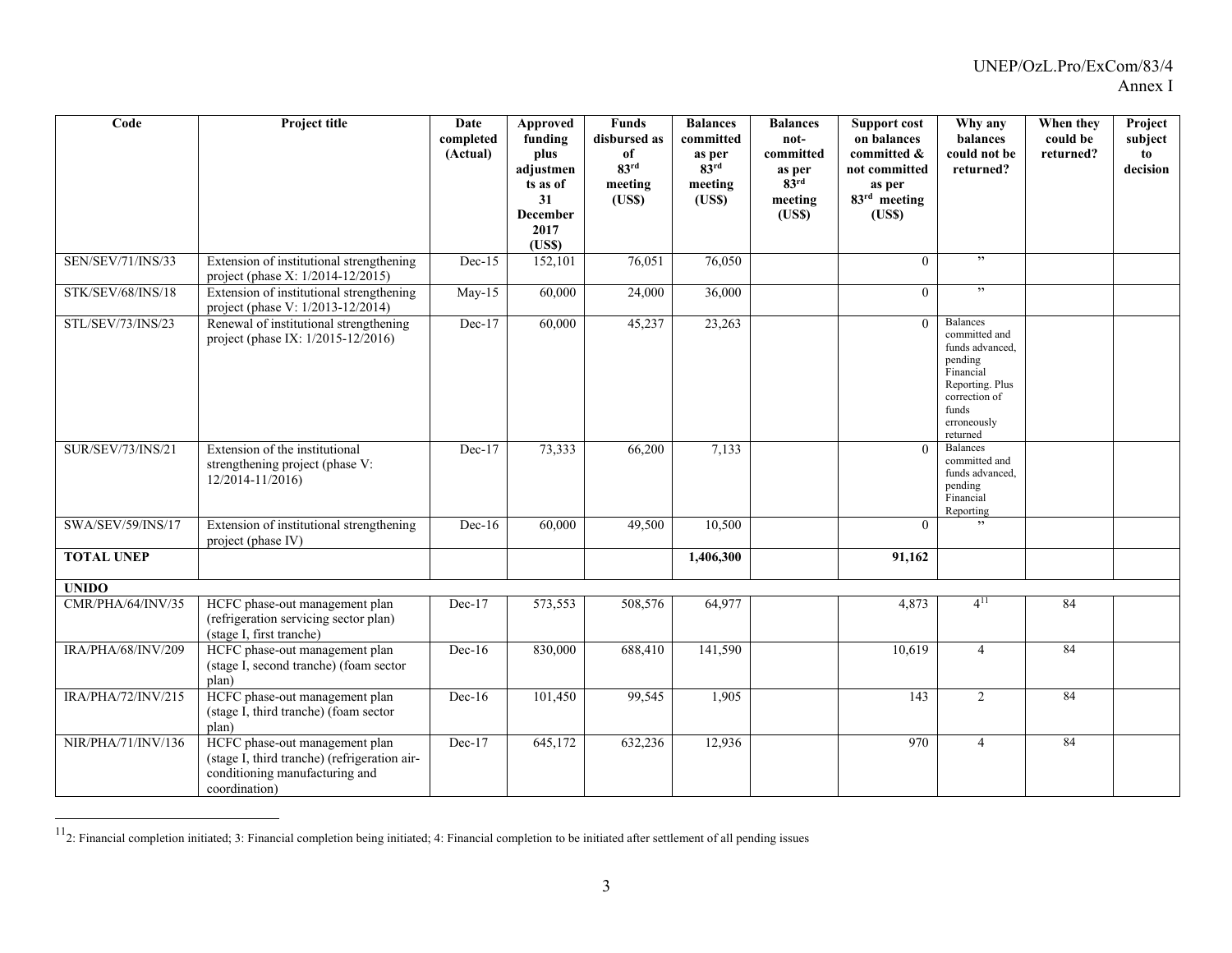## UNEP/OzL.Pro/ExCom/83/4 Annex I

| Code<br><b>TOTAL UNIDO</b> | Project title                                                                                                                              | Date<br>completed<br>(Actual) | Approved<br>funding<br>plus<br>adjustmen<br>ts as of<br>31<br><b>December</b><br>2017<br>(US\$) | <b>Funds</b><br>disbursed as<br>of<br>83 <sup>rd</sup><br>meeting<br>(US\$) | <b>Balances</b><br>committed<br>as per<br>83 <sup>rd</sup><br>meeting<br>(US\$)<br>221,408 | <b>Balances</b><br>not-<br>committed<br>as per<br>83 <sup>rd</sup><br>meeting<br>(US\$) | <b>Support cost</b><br>on balances<br>committed &<br>not committed<br>as per<br>$83rd$ meeting<br>(US\$)<br>16,605 | Why any<br>balances<br>could not be<br>returned? | When they<br>could be<br>returned? | Project<br>subject<br>to<br>decision |
|----------------------------|--------------------------------------------------------------------------------------------------------------------------------------------|-------------------------------|-------------------------------------------------------------------------------------------------|-----------------------------------------------------------------------------|--------------------------------------------------------------------------------------------|-----------------------------------------------------------------------------------------|--------------------------------------------------------------------------------------------------------------------|--------------------------------------------------|------------------------------------|--------------------------------------|
| <b>WORLD BANK</b>          |                                                                                                                                            |                               |                                                                                                 |                                                                             |                                                                                            |                                                                                         |                                                                                                                    |                                                  |                                    |                                      |
| SAU/REF/76/DEM/29          | Demonstration project at air-<br>conditioning manufacturers to develop<br>window and packaged air-conditioners<br>using low-global warming |                               | 796,400                                                                                         | 492,000                                                                     | 64,200                                                                                     |                                                                                         | 4,368                                                                                                              |                                                  |                                    |                                      |
| <b>TOTAL WORLD BANK</b>    |                                                                                                                                            |                               |                                                                                                 |                                                                             | 64,200                                                                                     |                                                                                         | 4,368                                                                                                              |                                                  |                                    |                                      |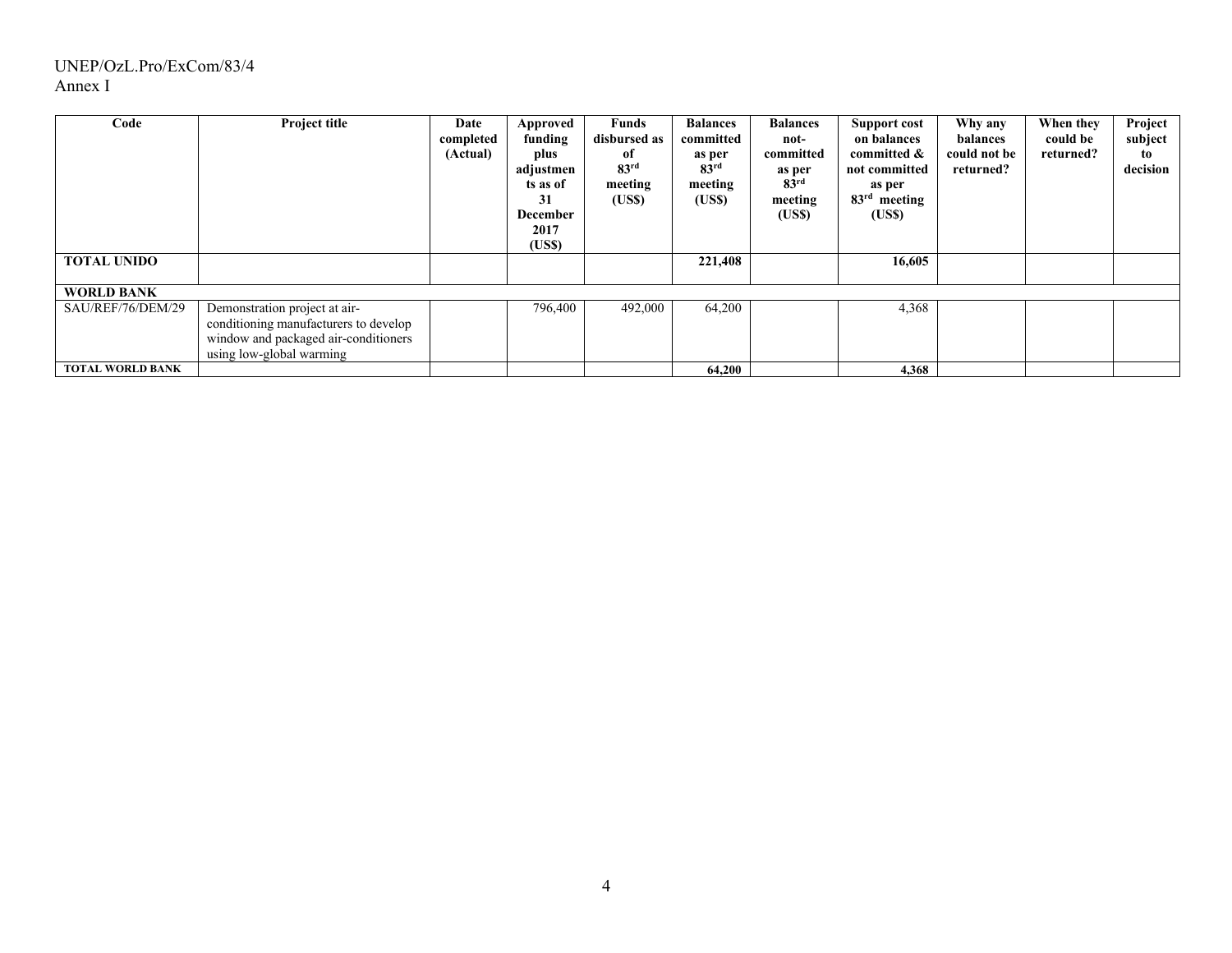#### **Annex II**

### **COMMITED AND NOT-COMMITED BALANCES HELD BY IMPLEMENTING AGENCIES FOR BY-DECISIONS PROJECTS**

| Code                      | Project title                                                                                                                                         | Financial<br>date of<br>completion<br>per decision | Approved<br>funding plus<br>adjustments as<br>of 31<br>December 2017<br>(USS) | <b>Funds</b><br>disbursed as<br>of<br>83 <sup>rd</sup> meeting<br>( <b>USS</b> ) | <b>Balances</b><br>committed<br>as per<br>83 <sup>rd</sup><br>meeting<br>(US\$) | <b>Balances</b><br>not-<br>committed as<br>per<br>$83rd$ meeting<br>(US\$) | <b>Support cost</b><br>on balances<br>committed and<br>not-committed<br>as per<br>83 <sup>rd</sup> meeting<br>( <b>USS</b> ) | Why any<br>balances<br>could not<br>be<br>returned? | When<br>they could<br>be<br>returned? | Project subject<br>to decision                        |
|---------------------------|-------------------------------------------------------------------------------------------------------------------------------------------------------|----------------------------------------------------|-------------------------------------------------------------------------------|----------------------------------------------------------------------------------|---------------------------------------------------------------------------------|----------------------------------------------------------------------------|------------------------------------------------------------------------------------------------------------------------------|-----------------------------------------------------|---------------------------------------|-------------------------------------------------------|
| <b>UNDP</b>               |                                                                                                                                                       |                                                    |                                                                               |                                                                                  |                                                                                 |                                                                            |                                                                                                                              |                                                     |                                       |                                                       |
| <b>BRA/DES/72/DEM/305</b> | Pilot demonstration project on<br>ODS waste management and<br>disposal                                                                                | $Dec-23$                                           | 1,490,600                                                                     | 1,284,150                                                                        | 206,450                                                                         |                                                                            | 14,451                                                                                                                       |                                                     |                                       | $79/18(c)(i)$ and<br>81/24(e)(ii)                     |
| COL/DES/66/DEM/82         | Demonstration project on end of<br>life ODS management and<br>destruction                                                                             | 85th meeting                                       | 1,195,000                                                                     | 945,878                                                                          | 249,122                                                                         |                                                                            | 18,684                                                                                                                       |                                                     |                                       | $79/18(c)(ii)$ ,<br>$81/24(e)(ii)$ and<br>82/41(d)(i) |
| CPR/PHA/71/INV/534        | HCFC phase-out management<br>plan (stage I, third tranche)<br>(industrial and commercial<br>refrigeration<br>and<br>air<br>conditioning sector plan)  | $Dec-20$                                           | 8,495,000                                                                     | 8,424,373                                                                        | 70,627                                                                          |                                                                            | 4,944                                                                                                                        | <b>MYA</b>                                          |                                       | 82/68(c)                                              |
| CPR/PHA/73/INV/550        | HCFC phase-out management<br>plan (stage I, fourth tranche)<br>(industrial and commercial<br>refrigeration<br>and<br>air<br>conditioning sector plan) | $Dec-20$                                           | 11,075,000                                                                    | 10,987,907                                                                       | 87,093                                                                          |                                                                            | 6,097                                                                                                                        | <b>MYA</b>                                          |                                       | 82/68(c)                                              |
| CPR/PHA/75/INV/567        | HCFC phase-out management<br>plan (stage I, fifth tranche)<br>(industrial and commercial<br>refrigeration<br>and<br>air<br>conditioning sector plan)  | $Dec-20$                                           | 9,150,000                                                                     | 9,110,659                                                                        | 39,341                                                                          |                                                                            | 2,754                                                                                                                        | <b>MYA</b>                                          |                                       | 82/68(c)                                              |
| EGY/PHA/65/INV/113        | HCFC phase-out management<br>plan (stage I, first tranche)<br>(phase-out of HCFC-141b in the<br>polyurethane foam sector)                             | $Dec-20$                                           | 2,000,000                                                                     | 1,462,918                                                                        | 537,082                                                                         |                                                                            | 40,281                                                                                                                       | <b>MYA</b>                                          |                                       | 82/72(a)(iv)                                          |
| EGY/PHA/68/INV/117        | HCFC phase-out management<br>plan (stage I, second tranche)<br>(phase-out of HCFC-141b in the<br>polyurethane foam sector)                            | $Dec-20$                                           | 2,000,000                                                                     | 906,414                                                                          | 1,093,586                                                                       |                                                                            | 82,019                                                                                                                       | <b>MYA</b>                                          |                                       | 82/72(a)(iv)                                          |
| IDS/PHA/76/INV/208        | HCFC phase-out management<br>plan (stage I, third tranche)<br>(refrigeration<br>and<br>air-<br>conditioning sector)                                   | Last meeting<br>of 2020                            | 901,102                                                                       | 244,358                                                                          | 656,744                                                                         |                                                                            | 49,256                                                                                                                       | <b>MYA</b>                                          |                                       | 82/30(g)(iii)(a)                                      |
| <b>TOTAL UNDP</b>         |                                                                                                                                                       |                                                    |                                                                               |                                                                                  | 2.940.044                                                                       |                                                                            | 218,486                                                                                                                      |                                                     |                                       |                                                       |
| <b>UNEP</b>               |                                                                                                                                                       |                                                    |                                                                               |                                                                                  |                                                                                 |                                                                            |                                                                                                                              |                                                     |                                       |                                                       |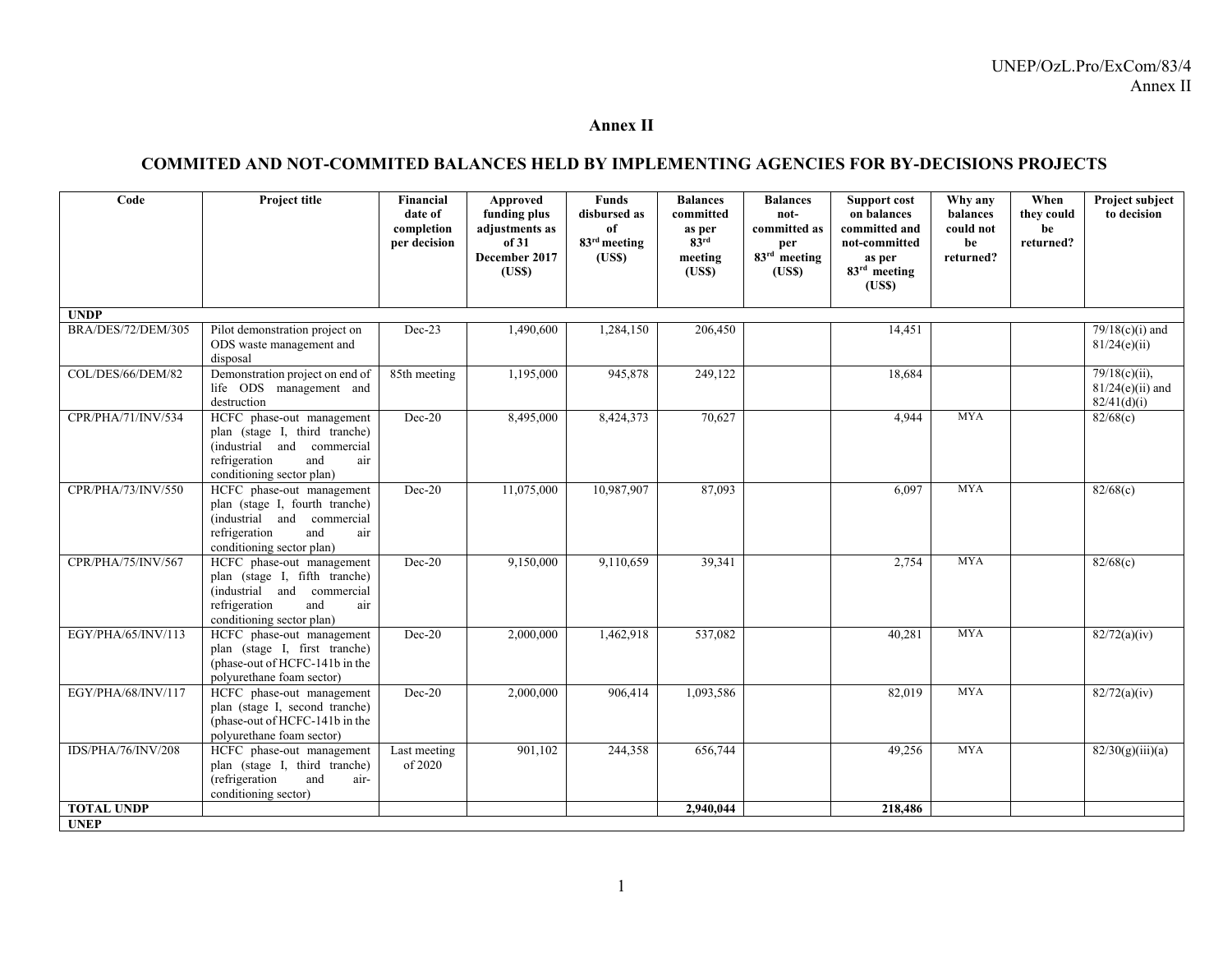### UNEP/OzL.Pro/ExCom/83/4 Annex II

| Code                              | Project title                                                                                                                                                                                                                                                                 | Financial<br>date of<br>completion<br>per decision                            | <b>Approved</b><br>funding plus<br>adjustments as<br>of 31<br>December 2017<br>(USS) | Funds<br>disbursed as<br>of<br>83 <sup>rd</sup> meeting<br>(USS) | <b>Balances</b><br>committed<br>as per<br>83 <sup>rd</sup><br>meeting<br>(USS) | <b>Balances</b><br>not-<br>committed as<br>per<br>$83rd$ meeting<br>(USS) | <b>Support cost</b><br>on balances<br>committed and<br>not-committed<br>as per<br>83 <sup>rd</sup> meeting<br>(USS) | Why any<br>balances<br>could not<br>be<br>returned?                                    | When<br>they could<br>be<br>returned? | Project subject<br>to decision |
|-----------------------------------|-------------------------------------------------------------------------------------------------------------------------------------------------------------------------------------------------------------------------------------------------------------------------------|-------------------------------------------------------------------------------|--------------------------------------------------------------------------------------|------------------------------------------------------------------|--------------------------------------------------------------------------------|---------------------------------------------------------------------------|---------------------------------------------------------------------------------------------------------------------|----------------------------------------------------------------------------------------|---------------------------------------|--------------------------------|
| BGD/PHA/80/TAS/48                 | HCFC phase-out management<br>plan (stage I, third and fourth<br>tranches) (refrigeration<br>servicing sector)                                                                                                                                                                 | $84th$ meeting                                                                | 35,000                                                                               | 17,000                                                           | 18,000                                                                         |                                                                           | 2,340                                                                                                               |                                                                                        |                                       |                                |
| RWA/PHA/64/TAS/19                 | HCFC phase-out management<br>plan (stage I, first tranche)                                                                                                                                                                                                                    | $83rd$ meeting                                                                | 42,000                                                                               | 27,000                                                           | 15,000                                                                         |                                                                           | 1,950                                                                                                               |                                                                                        |                                       |                                |
| <b>TOTAL UNEP</b>                 |                                                                                                                                                                                                                                                                               |                                                                               |                                                                                      |                                                                  | 33,000                                                                         |                                                                           | 4,290                                                                                                               |                                                                                        |                                       |                                |
| <b>UNIDO</b>                      |                                                                                                                                                                                                                                                                               |                                                                               |                                                                                      |                                                                  |                                                                                |                                                                           |                                                                                                                     |                                                                                        |                                       |                                |
| MDN/PHA/82/INV/41                 | HCFC phase-out management<br>plan (phase I, eighth tranche)                                                                                                                                                                                                                   |                                                                               | 131,000                                                                              | $\Omega$                                                         |                                                                                | 101,000                                                                   | 7,575                                                                                                               |                                                                                        |                                       | 82/Annex XV                    |
| QAT/PHA/65/INV/19                 | HCFC phase-out management<br>plan (stage I, first tranche)<br>(sector conversion from HCFC-<br>142b/HCFC-22 in the<br>production of extruded<br>polystyrene insulation boards to<br>low GWP isobutene at Qatar<br>Insulation, Orient Insulation<br>and Al Kawthar Insulation) | 83 <sup>rd</sup> meeting<br>(Al Kawthar)<br>and 31<br>December<br>2019 (HPMP) | 914,750                                                                              | 852,330                                                          | 36,260                                                                         |                                                                           | 2,719                                                                                                               | Balance<br>related to<br>company Al<br>Kawthar<br>Insulation<br>relocating to<br>Oman. |                                       | $82/34(d)$ and<br>82/34(f)     |
| <b>TOTAL UNIDO</b>                |                                                                                                                                                                                                                                                                               |                                                                               |                                                                                      |                                                                  | 36,260                                                                         | 101,000                                                                   | 10,294                                                                                                              |                                                                                        |                                       |                                |
| <b>WORLD BANK</b>                 |                                                                                                                                                                                                                                                                               |                                                                               |                                                                                      |                                                                  |                                                                                |                                                                           |                                                                                                                     |                                                                                        |                                       |                                |
| IDS/PHA/64/INV/191                | HCFC phase-out management<br>plan (foam sector plan) (stage I,<br>first tranche)                                                                                                                                                                                              |                                                                               | 1,465,000                                                                            | 1,132,000                                                        | 31,461                                                                         |                                                                           | 2,360                                                                                                               | Project<br>ongoing                                                                     |                                       |                                |
| IDS/PHA/71/INV/202                | HCFC phase-out management<br>plan (foam sector plan) (stage I,<br>second tranche)                                                                                                                                                                                             |                                                                               | 808,726                                                                              | 773,313                                                          | 35,413                                                                         |                                                                           | 2,656                                                                                                               | Project<br>ongoing                                                                     |                                       |                                |
| IDS/PHA/76/INV/207                | HCFC phase-out management<br>plan (stage I, third tranche)<br>(foam sector)                                                                                                                                                                                                   |                                                                               | 271,420                                                                              | 180,923                                                          | 90,497                                                                         |                                                                           | 6,787                                                                                                               | Project<br>ongoing                                                                     |                                       |                                |
| VIE/PHA/76/INV/70                 | HCFC phase-out management<br>plan (stage I, fourth tranche)<br>(residential air-conditioning<br>group project and technical<br>assistance)                                                                                                                                    |                                                                               | 302,737                                                                              | $\theta$                                                         | 302,737                                                                        |                                                                           | 21,192                                                                                                              | Disburseme<br>nt to<br>commence                                                        |                                       |                                |
| <b>TOTAL WORLD</b><br><b>BANK</b> |                                                                                                                                                                                                                                                                               |                                                                               |                                                                                      |                                                                  | 460,108                                                                        |                                                                           | 32,995                                                                                                              |                                                                                        |                                       |                                |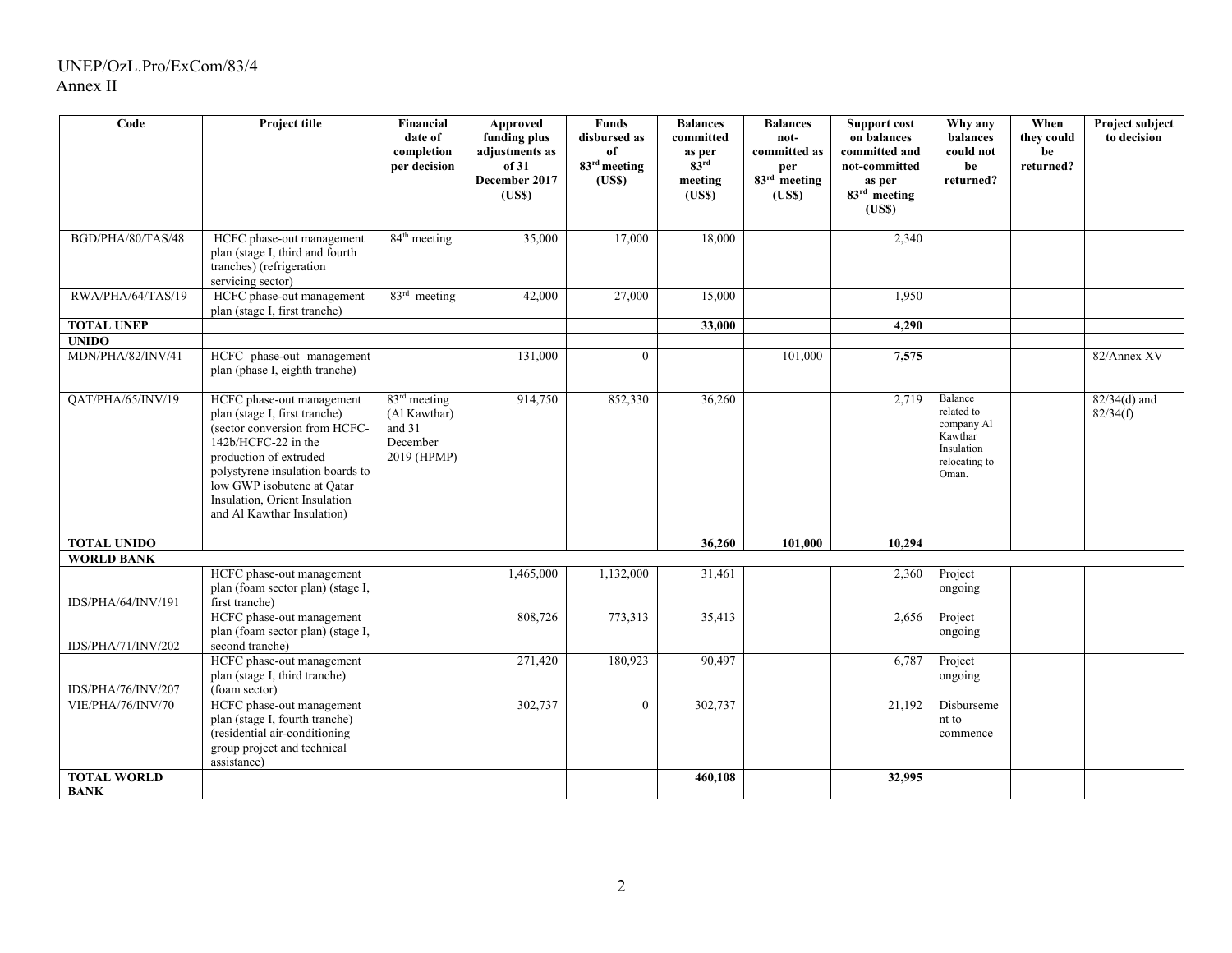#### UNEP/OzL.Pro/ExCom/83/4 Annex III

#### **Annex III**

### **COMMITED AND NOT-COMMITED BALANCES HELD BY IMPLEMENTING AGENCIES FOR ODS ALTERNATIVES SURVEY PROJECTS**

| Code              | Project title                                       | <b>Financial date of</b><br>completion per<br>decision | Approved<br>funding plus<br>adjustments as<br>of 31<br>December 2017<br>(USS) | Funds<br>disbursed as of<br>83rd meeting<br>(USS) | <b>Balances</b><br>committed<br>as per $83^{\text{rd}}$<br>meeting<br>(USS) | <b>Balances not-</b><br>committed as<br>per<br>$83rd$ meeting<br>(US\$) | Support cost<br>on balances<br>committed and<br>not-committed<br>as per<br>$83rd$ meeting<br>(USS) | Why any<br>balances could<br>not be<br>returned?                                                                                                                                              | When<br>they<br>could be<br>returned<br>? | Project<br>subject to<br>decision |
|-------------------|-----------------------------------------------------|--------------------------------------------------------|-------------------------------------------------------------------------------|---------------------------------------------------|-----------------------------------------------------------------------------|-------------------------------------------------------------------------|----------------------------------------------------------------------------------------------------|-----------------------------------------------------------------------------------------------------------------------------------------------------------------------------------------------|-------------------------------------------|-----------------------------------|
| <b>UNEP</b>       |                                                     |                                                        |                                                                               |                                                   |                                                                             |                                                                         |                                                                                                    |                                                                                                                                                                                               |                                           |                                   |
| ALG/SEV/74/TAS/82 | Survey of ODS alternatives<br>at the national level | $81st$ meeting                                         | 110,000                                                                       | 60,000                                            | 50,000                                                                      |                                                                         | 6,500                                                                                              | Country<br>received first<br>payment of US<br>\$50,000 in May<br>2016 and has<br>never<br>reported. Balan<br>ce returned in<br>83rd meeting.<br>The country to<br>return the first<br>payment |                                           |                                   |
| CBI/SEV/74/TAS/19 | Survey of ODS alternatives<br>at the national level | 82 <sup>nd</sup> meeting                               | 40,000                                                                        | 25,000                                            | 15,000                                                                      |                                                                         | 1,950                                                                                              | Balances<br>committed and<br>funds advanced,<br>pending<br>Financial<br>Reporting                                                                                                             |                                           |                                   |
| GAM/SEV/74/TAS/30 | Survey of ODS alternatives<br>at the national level | 82 <sup>nd</sup> meeting                               | 40,000                                                                        | 5,000                                             | 20,000                                                                      |                                                                         | 2,600                                                                                              | , ,                                                                                                                                                                                           |                                           |                                   |
| GUY/SEV/74/TAS/26 | Survey of ODS alternatives<br>at the national level | 82 <sup>nd</sup> meeting                               | 40,000                                                                        | 17,626                                            | 20,000                                                                      |                                                                         | 2,600                                                                                              | Balances<br>committed and<br>funds advanced,<br>pending<br>financial<br>reporting. Plus<br>correction of<br>funds<br>erroneously<br>returned                                                  |                                           |                                   |
| IRQ/SEV/75/TAS/24 | Survey of ODS alternatives<br>at the national level | 82 <sup>nd</sup> meeting                               | 110,000                                                                       | 48,883                                            | 53,637                                                                      |                                                                         | 6,973                                                                                              | Balances<br>committed and<br>funds advanced,<br>pending<br>financial<br>reporting                                                                                                             |                                           |                                   |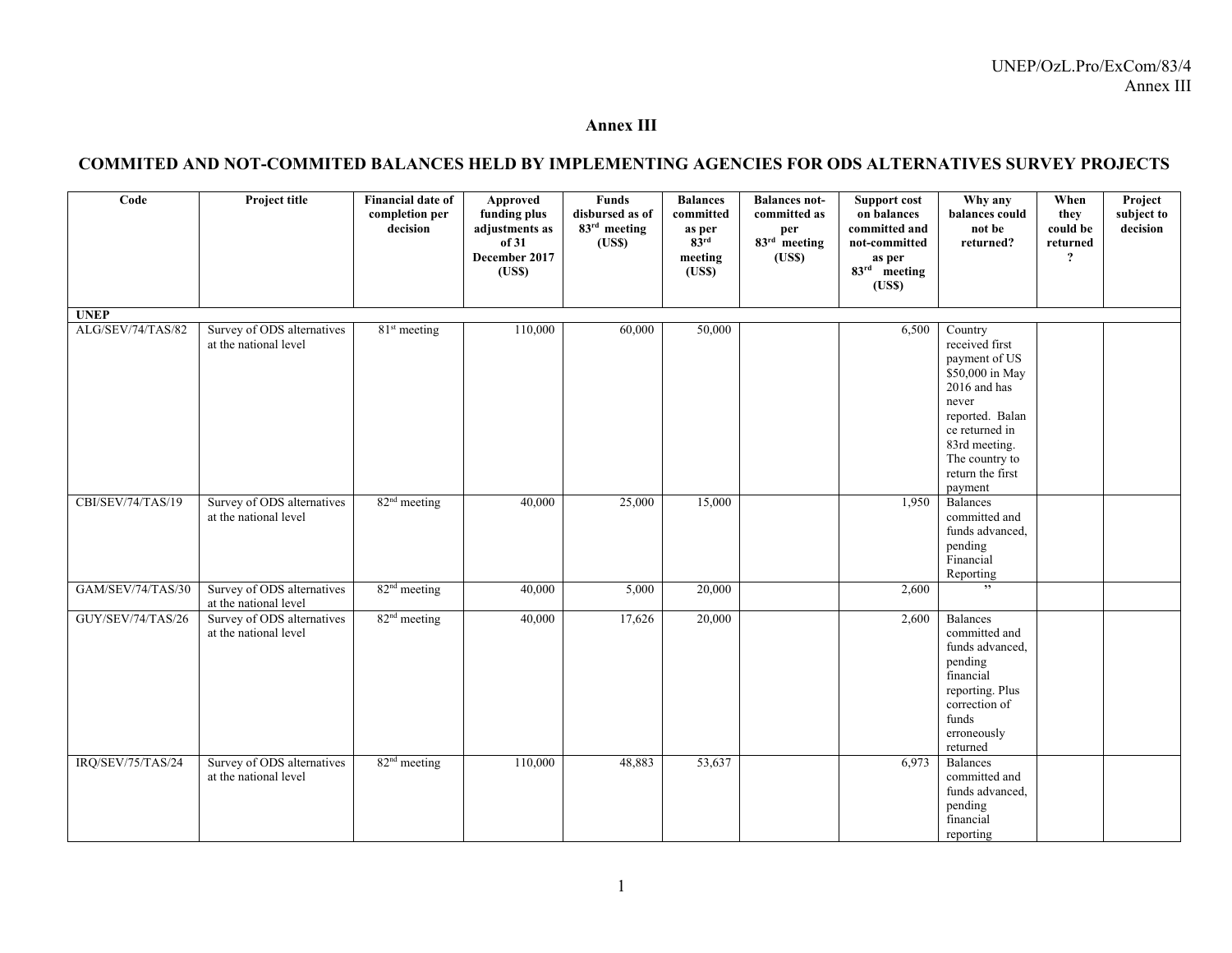### UNEP/OzL.Pro/ExCom/83/4 Annex III

| Code                     | Project title                                       | <b>Financial date of</b><br>completion per<br>decision | Approved<br>funding plus<br>adjustments as<br>of 31<br>December 2017<br>( <b>USS</b> ) | <b>Funds</b><br>disbursed as of<br>83 <sup>rd</sup> meeting<br>(USS) | <b>Balances</b><br>committed<br>as per<br>83 <sup>rd</sup><br>meeting<br>( <b>USS</b> ) | <b>Balances not-</b><br>committed as<br>per<br>83 <sup>rd</sup> meeting<br>(USS) | <b>Support cost</b><br>on balances<br>committed and<br>not-committed<br>as per<br>83 <sup>rd</sup><br>meeting<br>(USS) | Why any<br>balances could<br>not be<br>returned?                                                                                                    | When<br>they<br>could be<br>returned<br>? | Project<br>subject to<br>decision |
|--------------------------|-----------------------------------------------------|--------------------------------------------------------|----------------------------------------------------------------------------------------|----------------------------------------------------------------------|-----------------------------------------------------------------------------------------|----------------------------------------------------------------------------------|------------------------------------------------------------------------------------------------------------------------|-----------------------------------------------------------------------------------------------------------------------------------------------------|-------------------------------------------|-----------------------------------|
| JAM/SEV/74/TAS/34        | Survey of ODS alternatives<br>at the national level | $82nd$ meeting                                         | 70,000                                                                                 | 22,971                                                               | 43,004                                                                                  |                                                                                  | 5,591                                                                                                                  | , ,                                                                                                                                                 |                                           |                                   |
| MOZ/SEV/74/TAS/26        | Survey of ODS alternatives<br>at the national level | $82nd$ meeting                                         | 70,000                                                                                 | 31,000                                                               | 39,000                                                                                  |                                                                                  | 5,070                                                                                                                  | , ,                                                                                                                                                 |                                           |                                   |
| SAU/SEV/75/TAS/26        | Survey of ODS alternatives<br>at the national level | 82 <sup>nd</sup> meeting                               | 190,000                                                                                | 28,972                                                               | 161,028                                                                                 |                                                                                  | 20,934                                                                                                                 | , ,                                                                                                                                                 |                                           |                                   |
| STL/SEV/75/TAS/24        | Survey of ODS alternatives<br>at the national level | 82 <sup>nd</sup> meeting                               | 40,000                                                                                 | 5,000                                                                | 35,000                                                                                  |                                                                                  | 4,550                                                                                                                  | , ,                                                                                                                                                 |                                           |                                   |
| SUR/SEV/75/TAS/23        | Survey of ODS alternatives<br>at the national level | $82nd$ meeting                                         | 40,000                                                                                 | 3,030                                                                | 35,000                                                                                  |                                                                                  | 4,550                                                                                                                  | , ,                                                                                                                                                 |                                           |                                   |
| TKM/SEV/74/TAS/11        | Survey of ODS alternatives<br>at the national level | $82nd$ meeting                                         | 70,000                                                                                 | 68,957                                                               | 1,000                                                                                   |                                                                                  | 130                                                                                                                    | <b>Balances</b><br>committed and<br>funds advanced,<br>pending<br>financial<br>reporting. Plus<br>correction of<br>funds<br>erroneously<br>returned |                                           |                                   |
| <b>TLS/SEV/74/TAS/13</b> | Survey of ODS alternatives<br>at the national level | 82 <sup>nd</sup> meeting                               | 40,000                                                                                 | 21,214                                                               | 2,838                                                                                   |                                                                                  | 369                                                                                                                    | <b>Balances</b><br>committed and<br>funds advanced,<br>pending<br>financial<br>reporting                                                            |                                           |                                   |
| TRI/SEV/74/TAS/32        | Survey of ODS alternatives<br>at the national level | $82nd$ meeting                                         | 110,000                                                                                | 45,290                                                               | 57,096                                                                                  |                                                                                  | 7,422                                                                                                                  | , ,                                                                                                                                                 |                                           |                                   |
| <b>TOTAL UNEP</b>        |                                                     |                                                        |                                                                                        |                                                                      | 532,604                                                                                 |                                                                                  | 69,238                                                                                                                 |                                                                                                                                                     |                                           |                                   |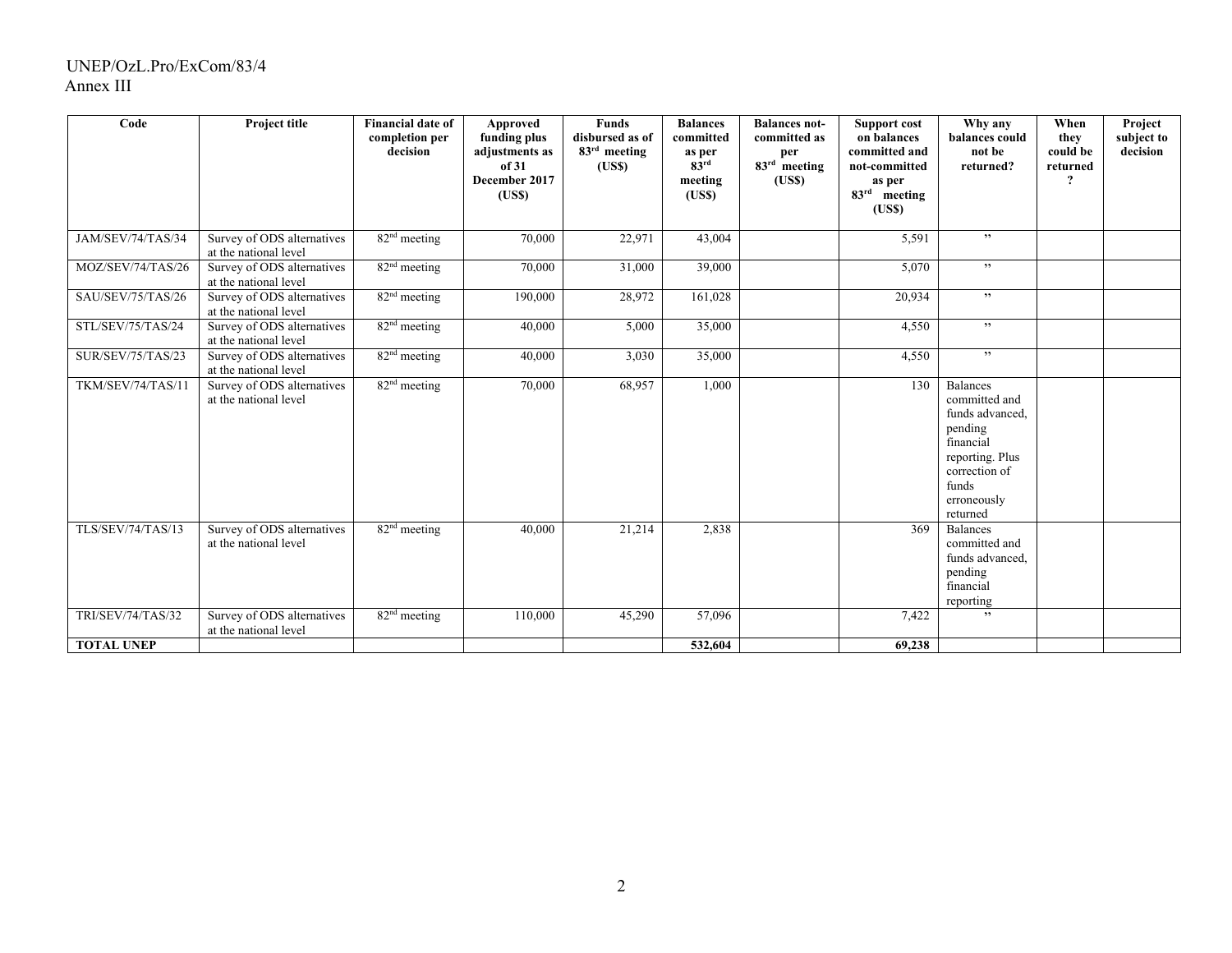### **Annex IV**

## **DETAILS ON COMPLETED PROJECTS, BY-DECISION AND ODS ALTERNATIVES SURVEY PROJECTS WITH RETURNED BALANCES FROM IMPLEMENTING AGENCIES AND BILATERAL AGENCIES**

| Code                     | Project title                                                                                                                                                                                                                | Project costs<br>returned<br>(USS) | Agency<br>support<br>costs<br>(USS) | <b>Interest</b><br>(USS) | <b>Total</b><br>(USS) |
|--------------------------|------------------------------------------------------------------------------------------------------------------------------------------------------------------------------------------------------------------------------|------------------------------------|-------------------------------------|--------------------------|-----------------------|
| <b>UNDP</b>              |                                                                                                                                                                                                                              |                                    |                                     |                          |                       |
| ANG/PHA/75/PRP/17        | Preparation of a HCFC phase-out<br>management plan (stage II)                                                                                                                                                                | 56                                 | 4                                   |                          | 60                    |
| ANG/PHA/77/INV/18        | HCFC phase-out management plan (stage I,<br>fourth tranche)                                                                                                                                                                  | 274                                | 25                                  |                          | 299                   |
| BGD/SEV/71/INS/41        | Renewal of the institutional strengthening<br>project (phase VII: 1/2014-12/2015)                                                                                                                                            | 1,376                              | 96                                  |                          | 1,472                 |
| BRA/REF/47/DEM/275       | Demonstration<br>project for<br>integrated<br>management of the centrifugal chiller sub-<br>sector, focusing on application of energy-<br>CFC-free<br>efficient<br>technologies<br>for<br>replacement of CFC-based chillers. | 424                                | 32                                  |                          | 456                   |
| CHI/FOA/73/PRP/183       | Preparation for HCFC phase-out investment<br>activities (stage II) (foam sector)                                                                                                                                             | 91                                 | 6                                   |                          | 97                    |
| CHI/SEV/74/INS/186       | Extension of the institutional strengthening<br>project (phase XI: 4/2015-3/2017)                                                                                                                                            | 6,059                              | 424                                 |                          | 6,483                 |
| COS/PHA/75/TAS/54        | Verification report for stage I of HCFC phase-<br>out management plan                                                                                                                                                        | 1,510                              | 136                                 |                          | 1,646                 |
| CPR/REF/74/PRP/562       | Preparation of a demonstration project of<br>ammonia semi-hermetic frequency convertible<br>screw refrigeration system in the industrial and<br>commercial refrigeration industry                                            | 2.030                              | 142                                 |                          | 2,172                 |
| <b>CUB/SEV/71/INS/52</b> | Extension of institutional strengthening project<br>(phase IX: 1/2014-12/2015)                                                                                                                                               | 32                                 | $\overline{2}$                      |                          | 34                    |
| DOM/REF/74/TAS/57        | Feasibility study for district cooling in Punta<br>Cana                                                                                                                                                                      | 1,743                              | 157                                 |                          | 1,900                 |
| GEO/SEV/74/INS/37        | Extension of the institutional strengthening<br>project (phase IX: 7/2015-6/2017)                                                                                                                                            | 1                                  | $\Omega$                            |                          | $\mathbf{1}$          |
| GHA/SEV/72/INS/38        | Extension of the institutional strengthening<br>project (phase XI: 1/2015-12/2016)                                                                                                                                           | 17,496                             | 1,225                               |                          | 18,721                |
| IND/FOA/72/PRP/458       | Preparation for HCFC phase-out investment<br>activities (stage II) (polyurethane foam sector)                                                                                                                                | 1,196                              | 84                                  |                          | 1,280                 |
| IND/PHA/71/TAS/448       | HCFC phase-out management plan (stage I,<br>second<br>tranche)<br>(project)<br>management<br>component)                                                                                                                      | 3,556                              | 249                                 |                          | 3,805                 |
| IND/PHA/75/INV/464       | HCFC phase-out management plan (stage I,<br>third tranche) (polyurethane foam sector plan<br>and project monitoring)                                                                                                         | 79,849                             | 5,589                               |                          | 85,438                |
| IRA/PHA/63/INV/204       | HCFC phase-out management plan (stage I,<br>first tranche) (foam sector plan: one foam<br>systems house)                                                                                                                     | 73                                 | 6                                   |                          | 79                    |
| KYR/PHA/77/TAS/38        | Verification report for stage I of HCFC phase-<br>out management plan                                                                                                                                                        | 22                                 | $\overline{2}$                      |                          | 24                    |
| LEB/REF/72/PRP/79        | Preparation for HCFC phase-out investment<br>activities (stage II) (refrigeration and air-<br>conditioning sectors)                                                                                                          | 35                                 | 2                                   |                          | 37                    |
| MAL/REF/72/PRP/177       | Preparation for HCFC phase-out investment<br>activities (stage II) (refrigeration sector)                                                                                                                                    | $\mathbf{1}$                       | $\Omega$                            |                          | $\mathbf{1}$          |
| MEX/FOA/59/INV/148       | Conversion<br>from<br>HCFC-141b<br>in<br>the<br>manufacture of polyurethane rigid insulation<br>foam for domestic refrigerators at Mabe<br>Mexico                                                                            | 4,112                              | 308                                 |                          | 4,420                 |
| MOL/PHA/72/PRP/29        | Preparation of a HCFC phase-out management<br>plan (stage II)                                                                                                                                                                | 166                                | 12                                  |                          | 178                   |
| MOL/PHA/73/TAS/30        | Verification report for stage I of HCFC phase-<br>out management plan                                                                                                                                                        | 8,762                              | 789                                 |                          | 9,551                 |
| NIR/SEV/73/INS/141       | Extension of the institutional strengthening<br>project (phase VIII: 12/2014-11/2016)                                                                                                                                        | 5,568                              | 390                                 |                          | 5,958                 |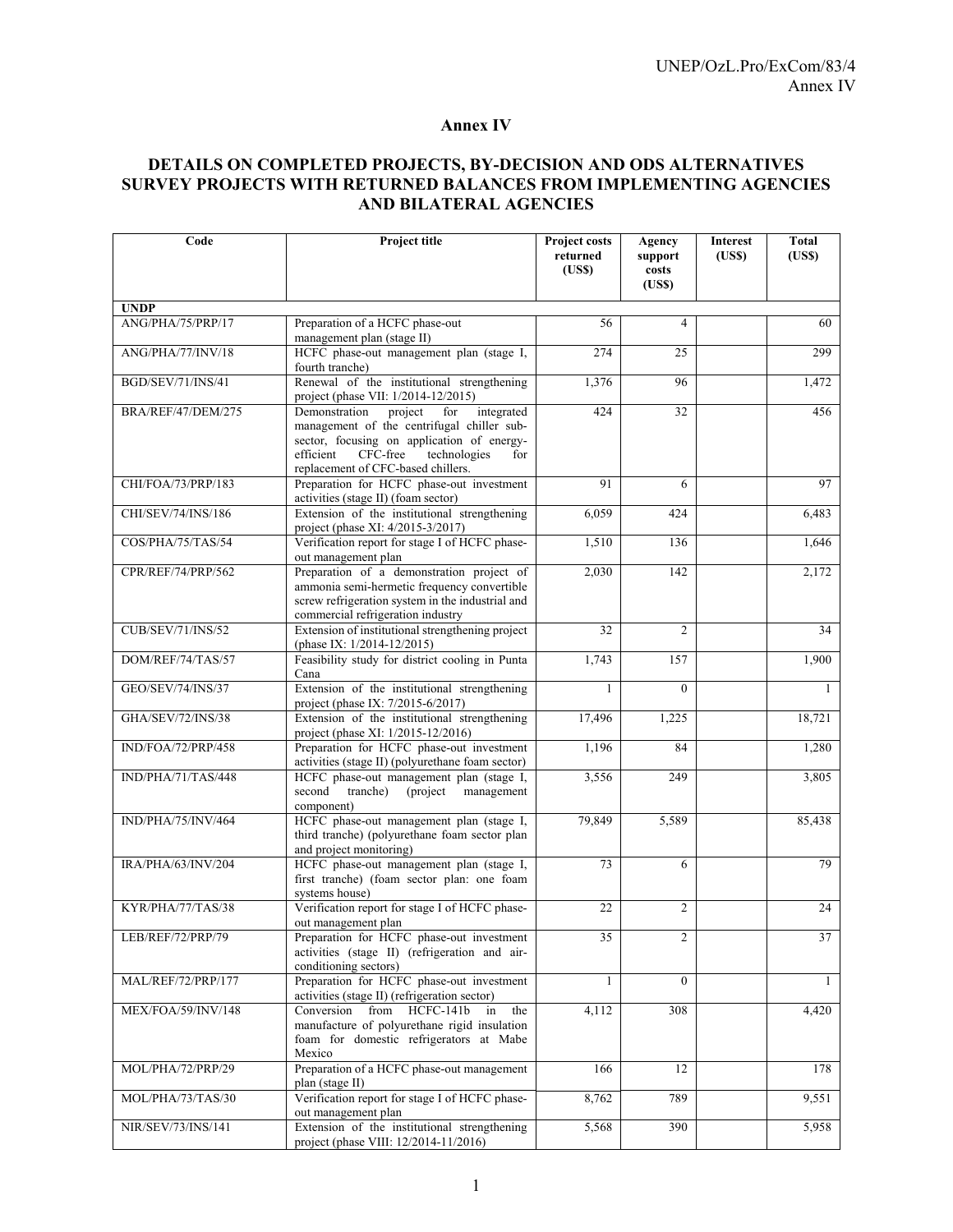## UNEP/OzL.Pro/ExCom/83/4 Annex IV

| Code                            | Project title                                                                               | Project costs<br>returned<br>(USS) | Agency<br>support<br>costs<br>(USS) | <b>Interest</b><br>(USS) | <b>Total</b><br>(USS) |
|---------------------------------|---------------------------------------------------------------------------------------------|------------------------------------|-------------------------------------|--------------------------|-----------------------|
| PAN/PHA/72/PRP/38               | Preparation of a HCFC phase-out management<br>plan (stage II)                               | 64                                 | 5                                   |                          | 69                    |
| PER/PHA/79/INV/52               | HCFC phase-out management plan (stage I,<br>third tranche) (refrigeration servicing sector) | 1                                  | $\Omega$                            |                          | 1                     |
| URU/PHA/72/PRP/61               | Preparation of a HCFC phase-out management<br>plan (stage II)                               | $\overline{4}$                     | $\theta$                            |                          | $\overline{4}$        |
| VEN/FOA/72/PRP/126              | Preparation for HCFC phase-out investment<br>activities (stage II) (foam sector)            | 13,991                             | 979                                 |                          | 14,970                |
| <b>VEN/SEV/73/INS/128</b>       | Renewal of institutional strengthening project<br>(phase XII: 1/2015-12/2016)               | 107,028                            | 7,492                               |                          | 114,520               |
| <b>Total completed projects</b> |                                                                                             | 255,520                            | 18,156                              |                          | 273,676               |
| IRA/SEV/74/TAS/223              | Survey of ODS alternatives at the national<br>level                                         | 502                                | 45                                  |                          | 547                   |
| LEB/SEV/74/TAS/35               | Survey of ODS alternatives at the national<br>level                                         | 6,687                              | 602                                 |                          | 7,289                 |
| PER/SEV/75/TAS/50               | Survey of ODS alternatives at the national<br>level                                         | 4,620                              | 416                                 |                          | 5,036                 |
| <b>Total survey of ODS</b>      |                                                                                             | 11,809                             | 1,063                               |                          | 12,872                |
| <b>TOTAL UNDP</b>               |                                                                                             | 267,329                            | 19.219                              |                          | 286,548               |
| <b>UNEP</b>                     |                                                                                             |                                    |                                     |                          |                       |
| BEN/SEV/71/INS/29               | Renewal of institutional strengthening project<br>(phase VIII: 1/2014-12/2015)              | (27,000)                           |                                     |                          | $-27,000$             |
| BHA/PHA/71/TAS/19               | Verification report on the implementation of<br>the HCFC phase-out management plan          | 911                                | 118                                 |                          | 1,029                 |
| BHU/SEV/74/INS/23               | Extension of institutional strengthening<br>project (phase VI: 12/2015-11/2017)             | 631                                |                                     |                          | 631                   |
| CBI/PHA/64/TAS/16               | HCFC phase-out management plan (stage I,<br>first tranche)                                  | (3,710)                            | (482)                               |                          | $-4,192$              |
| CHI/PHA/63/TAS/175              | HCFC phase-out management plan (stage I,<br>first tranche)                                  | 11,366                             | 1,478                               |                          | 12,844                |
| CHI/PHA/76/TAS/193              | HCFC phase-out management plan (stage I,<br>fourth and fifth tranches)                      | 4,979                              | 647                                 |                          | 5,626                 |
| ECU/SEV/59/INS/43               | Extension of institutional strengthening<br>project (phase V)                               | (16, 805)                          |                                     |                          | $-16,805$             |
| EGY/PHA/73/PRP/122              | Preparation of a HCFC phase-out<br>management plan (stage II)                               | 20,000                             | 2,600                               |                          | 22,600                |
| ERI/SEV/54/INS/06               | Institutional strengthening (phase I)                                                       | (11,992)                           | $\overline{\phantom{a}}$            |                          | $-11,992$             |
| FSM/SEV/72/INS/09               | Renewal of institutional strengthening project<br>(phase V: 1/2015-12/2016)                 | 5,000                              |                                     |                          | 5,000                 |
| GLO/SEV/73/TAS/323              | Compliance Assistance Programme: 2015<br>budget                                             | 1,985,905                          | 158,872                             |                          | 2,144,777             |
| GLO/SEV/75/TAS/329              | Compliance Assistance Programme: 2016<br>budget                                             | 169.932                            | 13,595                              |                          | 183,527               |
| GLO/SEV/77/TAS/336              | Compliance Assistance Programme: 2017<br>budget                                             | 62,171                             | 4,974                               |                          | 67,145                |
| GUI/PHA/66/TAS/27               | HCFC phase-out management plan (stage I,<br>first tranche)                                  | 5,928                              | 771                                 |                          | 6,699                 |
| IRA/PHA/72/PRP/212              | Preparation of a HCFC phase-out<br>management plan (stage II)                               | 4,073                              | 529                                 |                          | 4,602                 |
| IVC/PHA/66/TAS/37               | HCFC phase-out management plan (stage I,<br>first tranche)                                  | 1,638                              | 198                                 |                          | 1,836                 |
| KAM/PHA/61/TAS/23               | HCFC phase-out management plan (phase I,<br>first tranche)                                  | (779)                              | (101)                               |                          | $-880$                |
| KAM/PHA/73/TAS/29               | Verification report on the implementation of<br>the HCFC phase-out management plan          | (397)                              | (52)                                |                          | $-449$                |
| KUW/PHA/52/TAS/10               | Terminal phase-out management plan for<br>Annex A Group I substances (first tranche)        | 7,088                              | 921                                 |                          | 8,009                 |
| MAR/SEV/53/INS/19               | Extension of the institutional strengthening<br>project (phase III)                         | 13,496                             |                                     |                          | 13,496                |
| MYA/PHA/73/TAS/16               | Verification report on the implementation of<br>the HCFC phase-out management plan          | 1,097                              | 143                                 |                          | 1,240                 |
| OMA/PHA/73/PRP/26               | Preparation of a HCFC phase-out<br>management plan (stage II)                               | 7,085                              | 921                                 |                          | 8,006                 |
| OMA/PHA/74/TAS/29               | HCFC phase-out management plan (stage I,<br>second tranche)                                 | 2,221                              | 289                                 |                          | 2,510                 |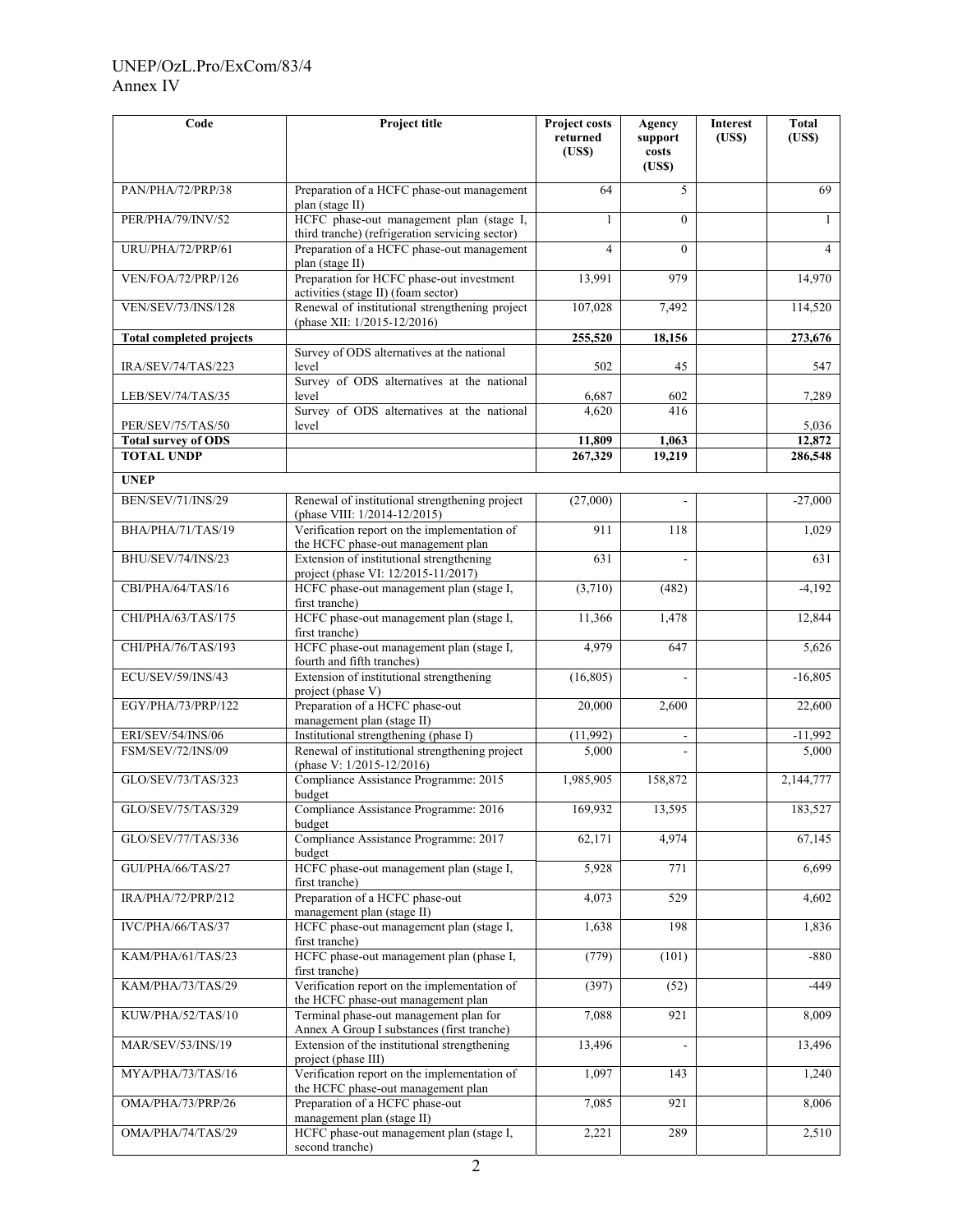| Code                               | Project title                                                                                      | Project costs<br>returned<br>(US\$) | Agency<br>support<br>costs<br>(USS) | <b>Interest</b><br>(US\$) | <b>Total</b><br>(US\$) |
|------------------------------------|----------------------------------------------------------------------------------------------------|-------------------------------------|-------------------------------------|---------------------------|------------------------|
| PER/PHA/75/TAS/49                  | HCFC phase-out management plan (stage I,<br>second tranche) (refrigeration servicing<br>sector)    | 1,713                               | 223                                 |                           | 1,936                  |
| PER/PHA/79/TAS/53                  | HCFC phase-out management plan (stage I,<br>third tranche) (refrigeration servicing sector)        | 960                                 | 125                                 |                           | 1,085                  |
| SAU/SEV/53/INS/02                  | Institutional strengthening (establishment of<br>Ozone Unit)                                       | 50,000                              |                                     |                           | 50,000                 |
| SSD/PHA/70/PRP/02                  | Preparation of a HCFC phase-out<br>management plan (stage I)                                       | 10,000                              | 1,300                               |                           | 11,300                 |
| STL/SEV/73/INS/23                  | Renewal of institutional strengthening project<br>(phase IX: 1/2015-12/2016)                       | (8,500)                             |                                     |                           | $-8,500$               |
| TLS/PHA/72/PRP/12                  | Preparation of a HCFC phase-out<br>management plan (stage II)                                      | 10,000                              | 1,300                               |                           | 11,300                 |
| <b>Total Completed Projects</b>    |                                                                                                    | 2,307,011                           | 188,369                             |                           | 2,495,380              |
| ANT/PHA/66/TAS/14                  | HCFC phase-out management plan (stage I,<br>first tranche)                                         | 18,615                              | 2,420                               |                           | 21,035                 |
| ANT/SEV/68/INS/15                  | Extension of institutional strengthening<br>project (phase IV: 1/2013-12/2014)                     | 30,000                              |                                     |                           | 30,000                 |
| CAF/PHA/64/TAS/22                  | HCFC phase-out management plan (stage I,<br>first tranche)                                         | 30,000                              | 3,900                               |                           | 33,900                 |
| CAF/PHA/71/TAS/24                  | Verification report on the implementation of<br>the HCFC phase-out management plan                 | 30,000                              | 3,900                               |                           | 33,900                 |
| YEM/PHA/68/TAS/40                  | HCFC phase-out management plan (stage I,<br>first tranche)                                         | 215,000                             | 27,950                              |                           | 242,950                |
| YEM/PHA/73/PRP/44                  | Preparation of a HCFC phase-out<br>management plan (stage II)                                      | 50,000                              | 6,500                               |                           | 56,500                 |
| Total "by decision projects"       |                                                                                                    | 373,615                             | 44,670                              |                           | 418,285                |
| AFG/SEV/74/TAS/19                  | Survey of ODS alternatives at the national<br>level                                                | 50,258                              | 6,534                               |                           | 56,792                 |
| ALG/SEV/74/TAS/82                  | Survey of ODS alternatives at the national<br>level                                                | 60,000                              | 7,800                               |                           | 67,800                 |
| ANG/SEV/74/TAS/15                  | Survey of ODS alternatives at the national<br>level                                                | $-4,908$                            | $-638$                              |                           | $-5,546$               |
| ANT/SEV/74/TAS/19                  | Survey of ODS alternatives at the national<br>level                                                | 1,010                               | 131                                 |                           | 1,141                  |
| BAH/SEV/75/TAS/30                  | Survey of ODS alternatives at the national<br>level                                                | 4,921                               | 640                                 |                           | 5,561                  |
| COI/SEV/74/TAS/23                  | Survey of ODS alternatives at the national<br>level                                                | 11                                  | $\mathbf{1}$                        |                           | 12                     |
| EQG/SEV/74/TAS/10                  | Survey of ODS alternatives at the national<br>level                                                | 10,000                              | 1,300                               |                           | 11,300                 |
| <b>GAM/SEV/74/TAS/30</b>           | Survey of ODS alternatives at the national<br>level                                                | 15,000                              | 1,950                               |                           | 16,950                 |
| GUI/SEV/74/TAS/31                  | Survey of ODS alternatives at the national<br>level                                                | 110                                 | 14                                  |                           | 124                    |
| GUY/SEV/74/TAS/26                  | Survey of ODS alternatives at the national<br>level                                                | $-2,626$                            | $-341$                              |                           | $-2,967$               |
| KAM/SEV/74/TAS/31                  | Survey of ODS alternatives at the national<br>level                                                | $-1,177$                            | $-153$                              |                           | $-1,330$               |
| KEN/SEV/74/TAS/57                  | Survey of ODS alternatives at the national<br>level                                                | 12,750                              | 1,657                               |                           | 14,407                 |
| LAO/SEV/74/TAS/29                  | Survey of ODS alternatives at the national<br>level                                                | $-2,533$                            | $-329$                              |                           | $-2,862$               |
| MYA/SEV/74/TAS/17                  | Survey of ODS alternatives at the national<br>level                                                | 2,895                               | 376                                 |                           | 3,271                  |
| <b>SUR/SEV/75/TAS/23</b>           | Survey of ODS alternatives at the national<br>level                                                | 1,970                               | 256                                 |                           | 2,226                  |
| TKM/SEV/74/TAS/11                  | Survey of ODS alternatives at the national<br>level                                                | $-1,738$                            | $-226$                              |                           | $-1,964$               |
| <b>Total survey of ODS</b>         |                                                                                                    | 145,943                             | 18,972                              |                           | 164,915                |
| <b>TOTAL UNEP</b>                  |                                                                                                    | 2,826,569                           | 252,011                             |                           | 3,078,580              |
| <b>UNIDO</b><br>ARG/REF/61/INV/164 | Phase-out of HCFC-22 in the room and<br>unitary air-conditioning equipment<br>manufacturing sector | 9,781                               | 734                                 |                           | 10,515                 |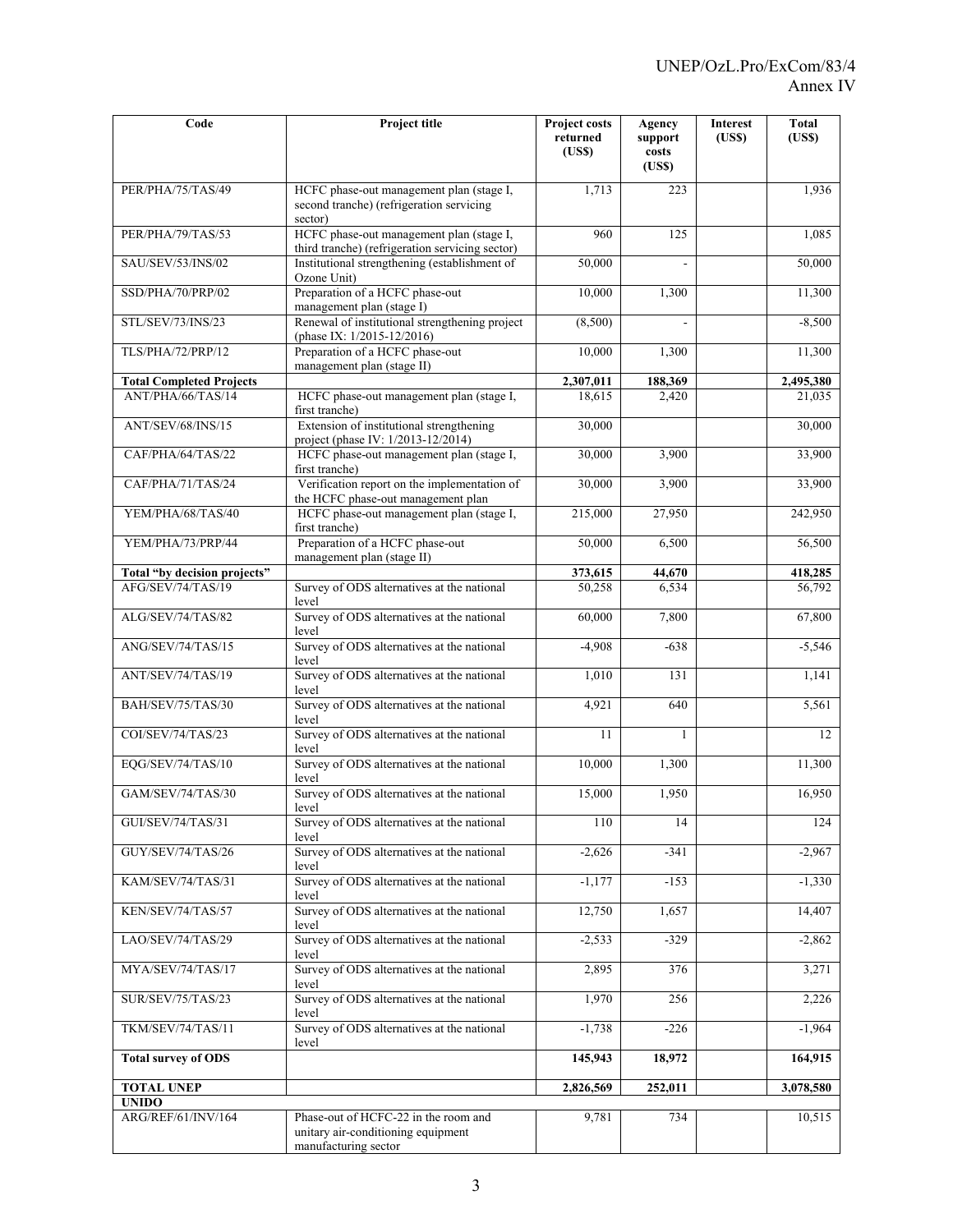## UNEP/OzL.Pro/ExCom/83/4 Annex IV

| Code                            | <b>Project title</b>                                                                                                                                                                                                                                                 | Project costs<br>returned<br>(US\$) | Agency<br>support<br>costs<br>(USS) | Interest<br>( <b>USS</b> ) | <b>Total</b><br>(US\$) |
|---------------------------------|----------------------------------------------------------------------------------------------------------------------------------------------------------------------------------------------------------------------------------------------------------------------|-------------------------------------|-------------------------------------|----------------------------|------------------------|
| BHE/SEV/74/INS/30               | Extension of the institutional strengthening<br>project (phase V: 3/2016-2/2018)                                                                                                                                                                                     | 962                                 | 67                                  |                            | 1,029                  |
| CMR/PHA/75/PRP/40               | Preparation of a HCFC phase-out<br>management plan (stage II)                                                                                                                                                                                                        | 2,000                               | 140                                 |                            | 2,140                  |
| EGY/PHA/65/INV/112              | HCFC phase-out management plan (stage I,<br>first tranche) (phase-out of HCFC-141b in the<br>manufacture of insulation foam for<br>refrigeration equipment at Kiriazi<br>Refrigerators Factory)                                                                      | 1,475                               | 110                                 |                            | 1,585                  |
| EGY/PHA/65/TAS/111              | HCFC phase-out management plan (stage I,<br>first tranche) (coordination and management)                                                                                                                                                                             | 313                                 | 24                                  |                            | 337                    |
| EGY/SEV/76/INS/130              | Extension of the institutional strengthening<br>project (phase XI: 1/2017-12/2018)                                                                                                                                                                                   | 253                                 | 18                                  |                            | 271                    |
| EUR/DES/69/DEM/14               | Demonstration of a regional strategy for ODS<br>waste management and disposal in the Europe<br>and Central Asia region                                                                                                                                               | 48,588                              | 3,402                               |                            | 51,990                 |
| HON/PHA/76/INV/42               | HCFC phase-out management plan (stage I,<br>third tranche)                                                                                                                                                                                                           | 126                                 | 9                                   |                            | 135                    |
| IDS/PHA/64/INV/194              | HCFC phase-out management plan (umbrella<br>project to phase-out HCFC-141b used at<br>Isotech Jaya Makmur, Airtekindo, Sinar<br>Lentera Kencana and Mayer Jaya) (stage I,<br>first tranche)                                                                          | 553                                 | 42                                  |                            | 595                    |
| LIB/SEV/77/INS/39               | Renewal of institutional strengthening project<br>(second year of phase IV: 12/2016-11/2017)                                                                                                                                                                         | 1.618                               | 114                                 |                            | 1,732                  |
| MAG/PHA/62/INV/22               | HCFC phase-out management plan (stage I,<br>first tranche)                                                                                                                                                                                                           | 1,566                               | 118                                 |                            | 1,684                  |
| MDN/PHA/75/TAS/38               | Verification report for stage I of HCFC phase-<br>out management plan                                                                                                                                                                                                | 5                                   | 1                                   |                            | 6                      |
| NER/PHA/66/INV/28               | HCFC phase-out management plan (stage I,<br>first tranche)                                                                                                                                                                                                           | 250                                 | 19                                  |                            | 269                    |
| NIR/REF/72/PRP/137              | Preparation for HCFC phase-out investment<br>activities (stage II) (refrigeration and air-<br>conditioning manufacturing sector)                                                                                                                                     | 1,640                               | 115                                 |                            | 1,755                  |
| OMA/PHA/74/INV/28               | HCFC phase-out management plan (stage I,<br>second tranche)                                                                                                                                                                                                          | 1,993                               | 150                                 |                            | 2,143                  |
| OMA/SEV/74/INS/30               | Renewal of institutional strengthening support<br>(phase VI: 12/2015-11/2017)                                                                                                                                                                                        | 157                                 | 11                                  |                            | 168                    |
| TUN/PHA/72/INV/59               | HCFC phase-out management plan (stage I,<br>first tranche) (refrigeration servicing sector,<br>project management and audit)                                                                                                                                         | 330                                 | 23                                  |                            | 353                    |
| TUR/SEV/74/INS/106              | Extension of institutional strengthening<br>project (phase VII: 7/2015-6/2017)                                                                                                                                                                                       | 1,363                               | 95                                  |                            | 1,458                  |
| <b>Total Completed Projects</b> |                                                                                                                                                                                                                                                                      | 72,973                              | 5,192                               |                            | 78,165                 |
| EGY/FUM/74/TAS/123              | Technical assistance on two alternatives to<br>methyl bromide in the palm date sector                                                                                                                                                                                | 13,773                              | 964                                 |                            | 14,737                 |
| IRQ/FUM/62/INV/13               | Technical assistance for alternatives to methyl<br>bromide                                                                                                                                                                                                           | 24,516                              | 2,206                               |                            | 26,722                 |
| MDN/PHA/82/INV/41               | HCFC phase-out management plan (phase I,<br>eighth tranche)                                                                                                                                                                                                          | 30,000                              | 2,250                               |                            | 32,250                 |
| QAT/PHA/65/INV/19               | HCFC phase-out management plan (stage I,<br>first tranche) (sector conversion from HCFC-<br>142b/HCFC-22 in the production of extruded<br>polystyrene insulation boards to low GWP<br>isobutene at Qatar Insulation, Orient<br>Insulation and Al Kawthar Insulation) | 26,160                              | 1,962                               |                            | 28,122                 |
| SUD/FUM/73/TAS/36               | Technical assistance for the final phase-out of<br>methyl bromide in the post-harvest sector                                                                                                                                                                         | 8,408                               | 757                                 |                            | 9,165                  |
| VEN/PHA/75/INV/131              | HCFC phase-out management plan (stage I,<br>fourth tranche)                                                                                                                                                                                                          | 4,444                               | 333                                 |                            | 4,777                  |
| YEM/FOA/73/PRP/46               | Preparation for HCFC phase-out investment<br>activities (stage II) (foam sector)                                                                                                                                                                                     | 80,000                              | 5,600                               |                            | 85,600                 |
| YEM/PHA/60/INV/36               | National ODS phase-out plan (second<br>tranche)                                                                                                                                                                                                                      | 60,366                              | 4,528                               |                            | 64,894                 |
| YEM/PHA/73/PRP/45               | Preparation of a HCFC phase-out<br>management plan (stage II)                                                                                                                                                                                                        | 20,000                              | 1,400                               |                            | 21,400                 |